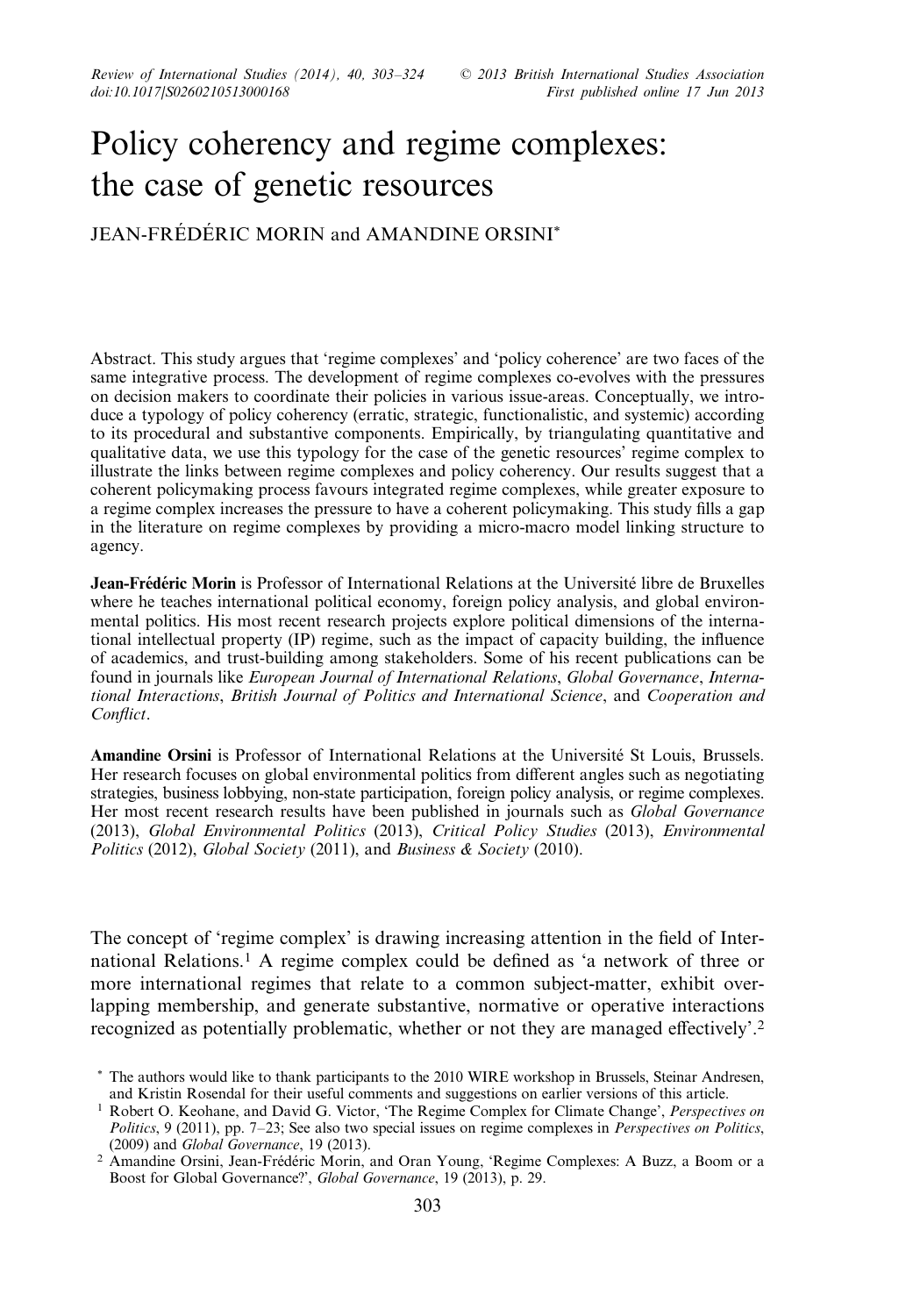Regime complexes are structures, made of institutions, within which states and nonstate actors interact.

When Raustiala and Victor introduced the notion, they rightly criticised earlier literature for presuming 'that regimes are negotiated on a largely clean institutional slate'.<sup>3</sup> Some of their followers, however, have taken this criticism so seriously that, while giving great weight to the power of institutions, they have discarded the detailed analysis of agency. Although the research programme on regimes was heavily statecentric in the 1980s, it became institution-centric when its research questions, initially centred on regime creation, turned to regime evolution. It is only recently that authors tried to reintegrate states in the equation of regime complexes. This article builds on this literature to offer a detailed conceptualisation of the role of agents in the evolution of regime complexes and provides an empirical illustration based on the genetic resources complex.

This article seeks more specifically to make two contributions to the ongoing debate on regime complexes. Firstly, it argues that, from a state perspective, the problem of regime complexes is expressed in terms of national policy coherence. States may have a number of different attitudes toward a regime complex, ranging from the less coherent (erratic) to the more coherent (systemic), and these attitudes shape the evolution of the regime complex. As a result, variations in the density of regime complexes, from the more fragmented ones to the more integrated ones, is partly a function of national governance and the result of specific types of governmental coherency.

Secondly, this article argues that the level of policy coherency is partly a product of states' perception and interaction within a regime complex. The more the State interacts with interest groups active in the entire complex, the more it will be pressured to have coherent policies on its subject-matter. Like other structures, regime complexes are not only shaped by agents, they are also constraining on them. As the constraining effect of regime complexes on states increases, one can hypothesise that states become more aware of their existence, adjust their behaviour in response, and attempt to shape their evolution. In a nutshell, structure and agents continuously impact one another.

To be clear, this article engages in theory-building rather than theory-testing. A comparative assessment of several regime complexes would be necessary to fully confirm the hypotheses put forward in this article. The emerging literature on regime complexes is not yet sufficiently developed to undertake such a scientific endeavour. Even the number of regime complexes explored so far remains limited. As a first step in this direction, the objective of this article is to develop a number of conceptual and methodological tools that could later be mobilised by comparative studies.

To illustrate our theoretical argument, we build on the example of the genetic resources regime complex.<sup>4</sup> This case, frequently used to discuss regime complexes, is one of the few complexes that are almost indisputably recognised as such in the

<sup>&</sup>lt;sup>3</sup> Kal Raustiala and David G. Victor, 'The Regime Complex for Plant Genetic Resources', *International* Organization, 32 (2004), p. 148.

<sup>4</sup> Genetic resources refer to genetic material of actual or potential value. Genetic resources, present in plants, animals or microorganisms, are used as raw material for research and development in numerous industrial sectors such as pharmaceutics, cosmetics, agriculture or food. This explains why governments have invested much effort to put regulations in this domain.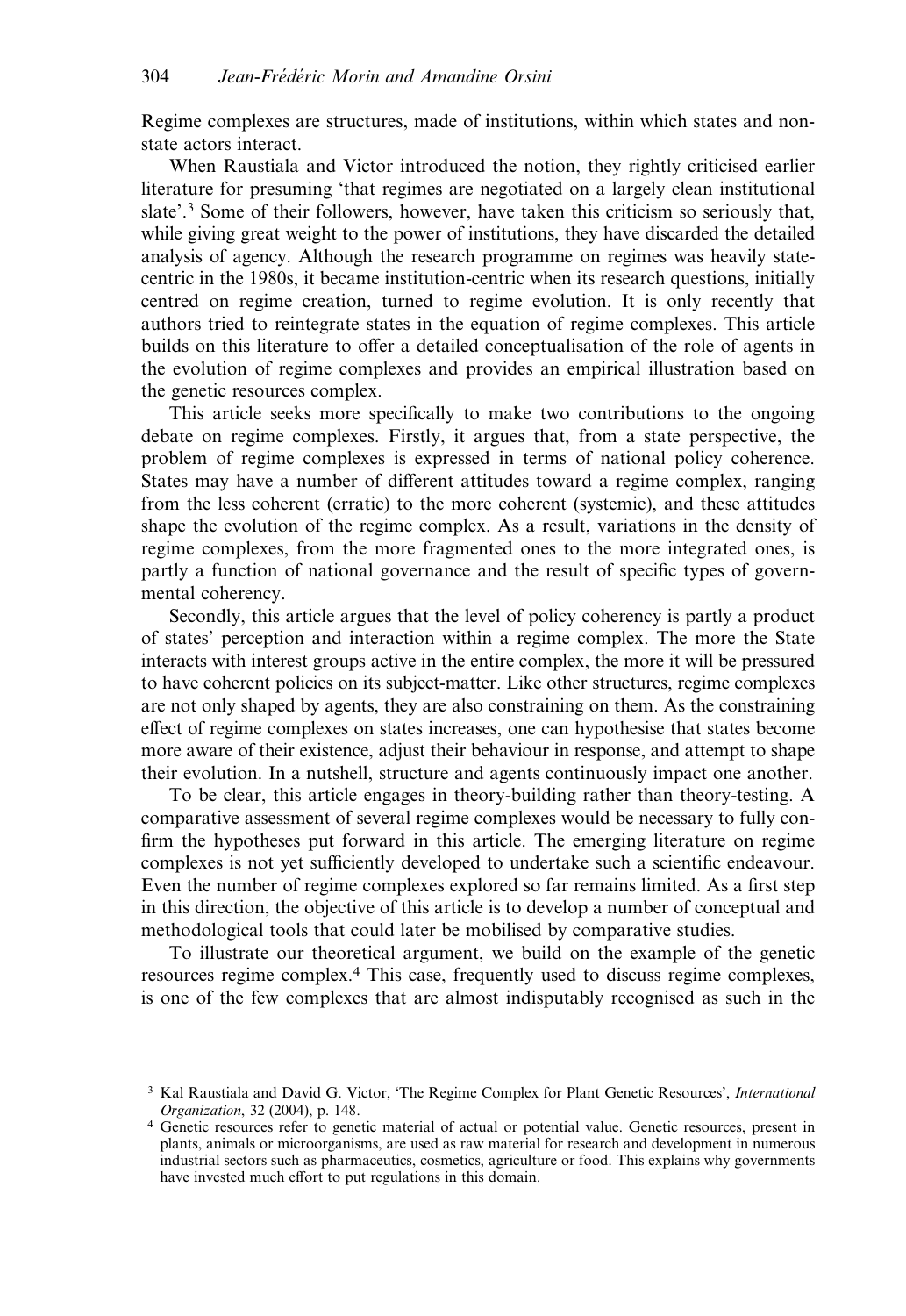literature.<sup>5</sup> It is thus a readily accessible illustration to exemplify the links between policy coherence and regime complexes.

The article is divided into four parts. The first presents the theoretical argument on the co-evolution of policy coherence and regime complexes. The second draws from the available literature to introduce the genetic resources regime complex, which serves as an illustration of the theoretical model in the following parts. The third part quantitatively assesses the level of policy coherence of four governmental actors, individually, and links these various levels of coherence to relative support for greater integration of the genetic resources complex. The fourth considers these same governments in interaction and shows that levels of policy coherence are related not only to negotiation position, but also to exposure to other state and non-state actors active in several elemental regimes of the complex. Finally, the conclusion discusses the implications of these reciprocal ties linking regime complexes and policy coherence.

# I. Policy coherency in regime complexes

Analysts have correctly noted the important role of states in regime complexes. Regime complexes provide opportunities for states to engage in forum shifting, or more appropriately in 'regime shifting' behaviour.<sup>6</sup> Exactly how the elemental regimes of a complex came to overlap in the first place, however, is often left unspecified. A frequent implicit assumption is that overlaps among elemental regimes are an unavoidable phenomena resulting from growing institutional density. References to the increasing number of international organisations and to treaty congestion became a writing habit in the literature. Raustiala and Victor argue that 'international institutions proliferate and inevitably bump against one another'.<sup>7</sup> These overlaps generate what Johnson and Urpelainen called 'negative spill-overs', referring to situations when 'cooperation in one area undermines the pursuit of objectives in another area, and thus, there is an impetus to integrate multiple areas under a common umbrella'.<sup>8</sup> Oberthur and Gehring express a common assumption in this literature when they argue that these regulatory conflicts 'drive the institutions toward an accommodation even in the absence of a coordinating institution'.<sup>9</sup>

<sup>5</sup> Robin Pistorius, 'Forum Shopping: Issue Linkages in Genetic Resources Issue', in Robert V. Barlett, Priya A. Kurian, and Madhu Malik (eds), International Organisations and Environmental Policy (Westport: Greenwood Press, 1995), pp. 209–22; Regine Andersen, 'The Time Dimension in International Regime Interplay', Global Environmental Politics, 2 (2003), pp. 98–117; Kristin G. Rosendal, 'Impacts of Overlapping International Regimes: The Case of Biodiversity', Global Governance, 7 (2001), pp. 95– 117; Laurence R. Helfer, 'Regime shifting: The TRIPs Agreement and New Dynamics of Intellectual Property Lawmaking', Yale Journal of International Law, 29 (2004), pp. 1-83; Raustiala and Victor, 'The Regime Complex'; Christoph Görg and Ulrich Brand, 'Contested Regimes in the International Political Economy: Global Regulation of Genetic Resources and the Internationalization of the State', Global Environmental Politics, 6 (2006), pp. 101–23; Kristin G. Rosendal, 'Regulating the Use of Genetic Resources Between International Authorities', European Environment, 16 (2006), pp. 265–77.

<sup>6</sup> Helfer, 'Regime shifting'; Pistorius, 'Forum Shopping'; Marc L. Busch, 'Overlapping Institutions, Forum Shopping, and Dispute Settlement in International Trade', *International Organization*, 61 (2007), pp. 735–61; Peter Drahos, and John Braithwaite, Information Feudalism (New York: New Press 2003). <sup>7</sup> Raustiala and Victor, 'The Regime Complex', p. 154, emphasis added.

<sup>8</sup> Tana Johnson and Johannes Urpelainen, 'A Strategic Theory of Regime Integration and Separation', International Organization, 66:4 (2012), p. 673, emphasis added.

<sup>&</sup>lt;sup>9</sup> Sebastian Oberthür and Thomas Gehring, 'Institutional Interaction in Global Environmental Governance: The Case of the Cartagena Protocol and the World Trade Organization', Global Environmental Politics, 6 (2006), p. 26.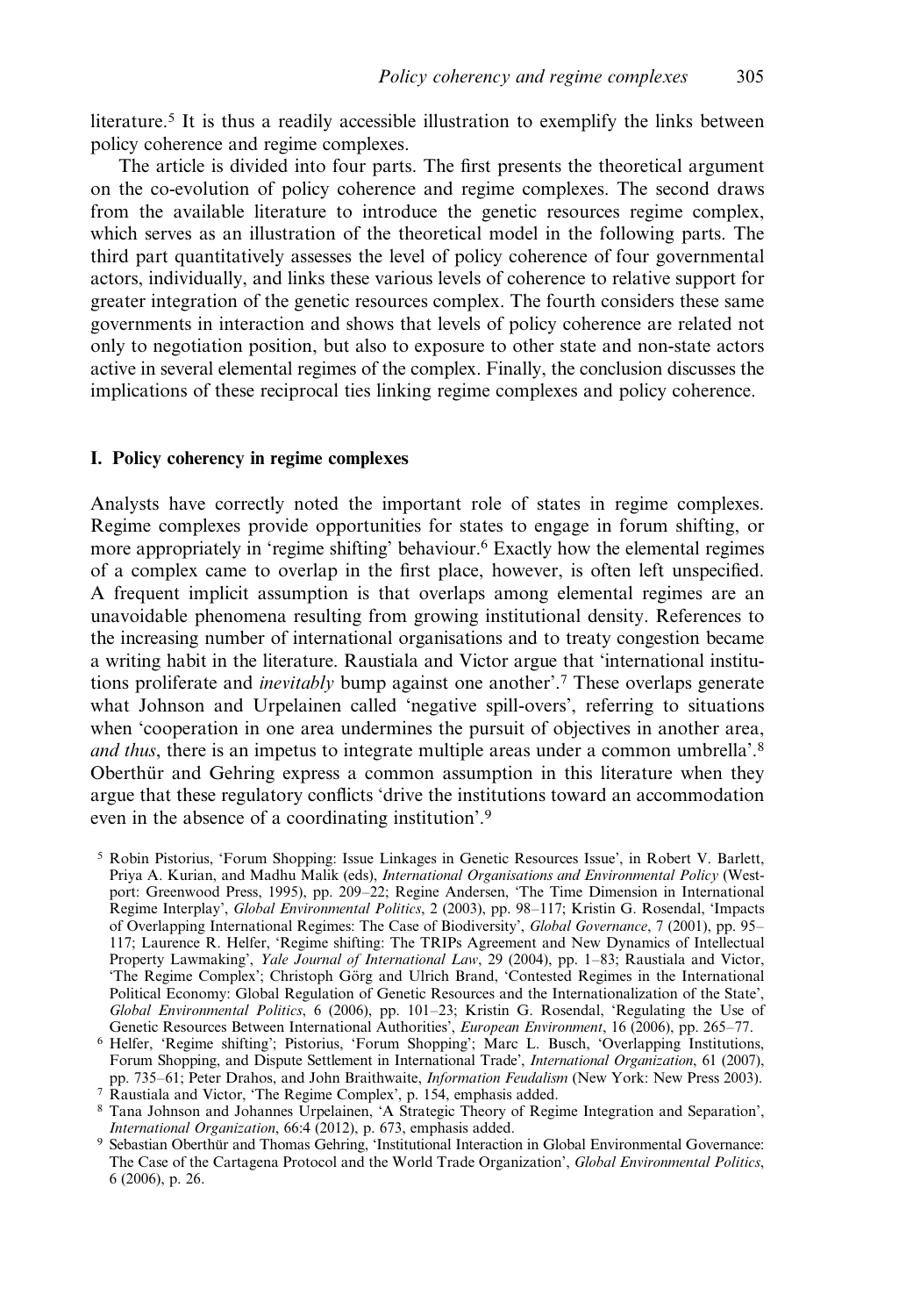An incremental and pragmatic approach is certainly at play in the development of regime complexes. The hypothesis that cooperation induces further cooperation is at the core of regime theory and is well documented.<sup>10</sup> Feedback loops fuelling this path dependent motion, however, remain to be fully articulated. International regimes cannot be perceived as trees, growing naturally upward, towards the sun, to the point where several grown trees create a dense forest of international politics with overlapping foliage, with each tree naturally adapting to its surrounding environment. The creation and development of regime complexes is nothing but a natural process; they are actively constructed by agents.

Indeed, understanding the evolution of regime complexes requires taking agents seriously. As Gehring and Oberthür noted, 'an international institution will rarely influence another institution directly without intermediate adaptation of preferences or behaviour by relevant actors'.<sup>11</sup> While most intergovernmental organisations undoubtedly have the capacity to act autonomously, a regime cannot in itself strategise, compete, collaborate, or specialise with regards to other regimes. Rather, it is necessary to introduce states and non-state actors into the analysis.<sup>12</sup>

We argue that, from a state perspective, problems raised by regime complexes are expressed in terms of policy coherence and the greater the policy coherency, the stronger the actions of states to integrate regime complexes.<sup>13</sup> The concept of policy coherence, however, is difficult to apprehend. As noted in the review of the literature conducted by Di Francesco, two definitions are available, one coming mainly from the policy-oriented literature (notably the OECD) and the other from more classical academic studies (notably Rod Rhodes).<sup>14</sup> According to the former, policy coherence is understood as a process, referring to the degree of internal coordination in policymaking, and according to the second, it is understood as an outcome, referring to the degree of complementarities between adopted policies. Yet, these two definitions are complementary, and rather than favouring one over the other, we consider them as two dimensions operationalising the same concept. Under this perspective, full coherence in a given issue-area requires both the institutional capacity for procedural coherence and the political commitment for substantive coherence. More common are situations where both dimensions are absent, or one dimension prevails over the other. Under this original 2X2 typology, illustrated in Figure 1, four ideal types of foreign policies appear: erratic, strategic, functionalistic, and systematic.<sup>15</sup>

- <sup>11</sup> Thomas Gehring, and Sebastian Oberthür, 'The Causal Mechanisms of Interaction between International Institutions', European Journal of International Relations, 15 (2009), pp. 129.
- <sup>12</sup> To be sure, we do not disregard explanations of regime complexes based on institutional accounts. Rather, we offer to refine these studies by looking at what is happening at a lower level of analysis.
- <sup>13</sup> For a detailed discussion of the different configurations regime complexes can take, from fragmented regime complexes to integrated ones, see Jean-Frédéric Morin and Amandine Orsini, 'Regime Complexity and Policy Coherency', Global Governance, 19 (2013), pp. 41–51. We conceptualise states as rational actors that pursue their interests and preferences internationally. However, we do not conceptualise them as unitary. Rather, it is the way their administrations are organised that partly determines their levels of coherence. Moreover, we recognise that rationality is dependent upon the information actors receive and bounded by the perceptions of the environment.
- <sup>14</sup> Michael Di Francesco, 'Process not Outcome in New Public Management? Policy Coherence in Australian Government', The Drawing Board: An Australian Review of Public Affairs, 1 (2001), pp. 103–16.
- <sup>15</sup> We use ideal-types because, as Thelen suggests 'social phenomena are often better captured in "moving pictures'' that situate a given outcome within a broader temporal framework'. Kathleen Thelen, 'Timing and Temporality in the Analysis of Institutional Evolution and Change', Studies in American Political Development, 14 (2000), p. 101.

<sup>10</sup> Robert O. Keohane, 'The Demand for International Regime', International Organization, 36 (1982), pp. 325–55.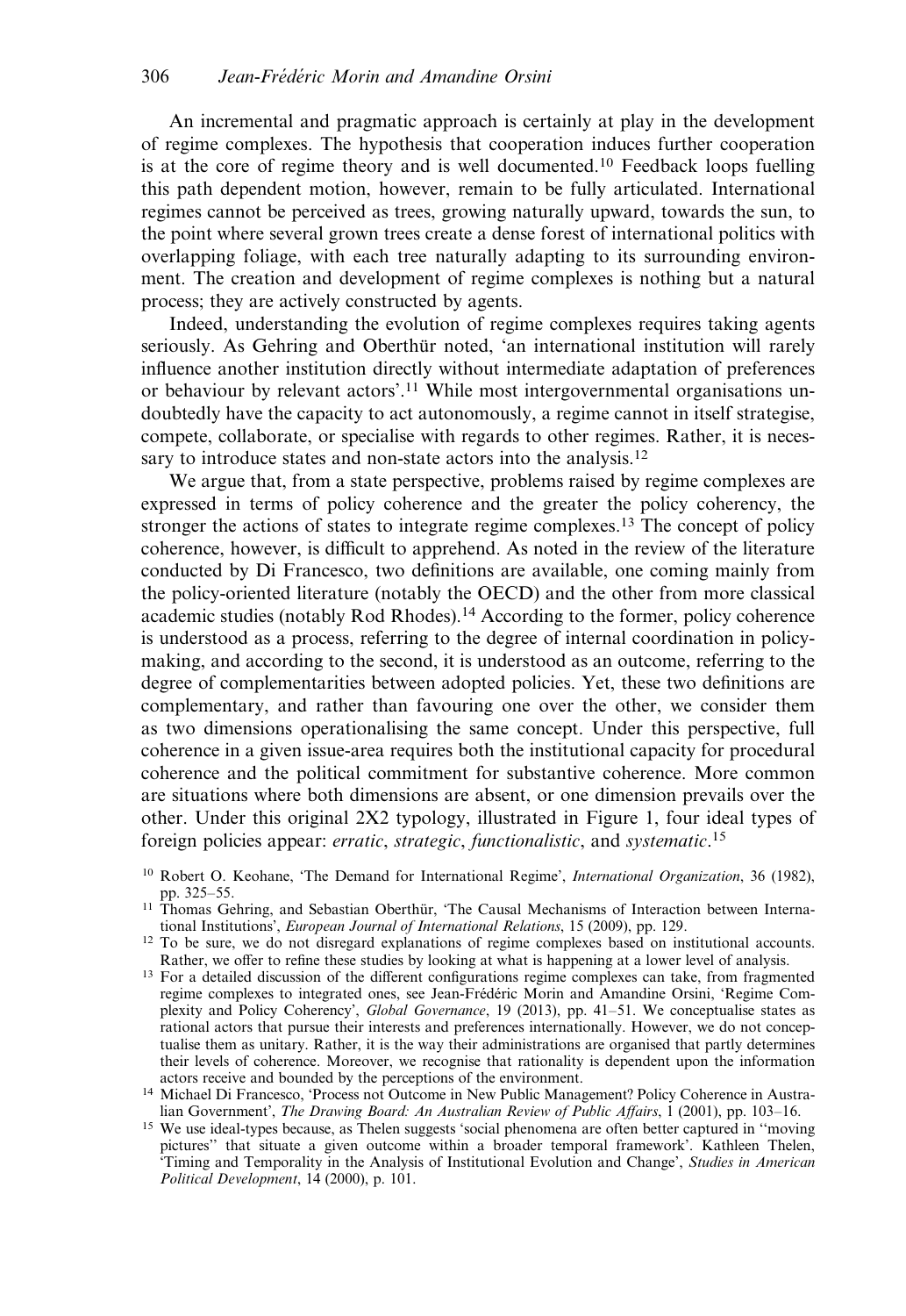# Low High **Procedural Coherence** Low *erratic functionalistic* High  $\vert$  *strategic systemic*

# **Substantive coherence**



Erratic policies are based on the assumption that each international regime and associated negotiations are unrelated to one another, even when the regimes are part of the same complex. States with erratic policies have minimal internal coordination and no commitment to improve this situation. As bureaucratic units involved in different venues vary, positions expressed can appear inconsistent to outsiders. Two conditions increase the risk of erratic policymaking: (1) the lack of leadership, exercised by the head of government, the department of foreign affairs, or any coordinative bureaucratic unit; and (2) the strong specialisation of the various governmental units involved in policymaking, all driven by their own ideational missions.16 Under these circumstances, bureaucratic politics prevail and externalities on neighbouring regimes are likely to be exacerbated, leading to a highly fragmented regime complex.

Under the ideal-type of strategic policymaking, a state has the institutional capacity but not the political commitment for greater foreign policy coherence for negotiating complexes. Governmental authorities are very well aware of potential connections between elemental regimes, but deliberately try to play one against the other. When a complex is in creation, substantive incoherence can be a rational strategy to seek simultaneous gains (material or reputational) from diverse and fragmented audiences. A state could also express opposition to one proposal in one forum and support the same proposal elsewhere with the objective of operating a forum shift. Several features can make a forum more attractive, including its membership, its negotiation procedures, its existing norms and principles, and its mechanisms to monitor and enforce compliance. Alternatively, a state can strategically operate a forum shift to expel one inextricable controversy to a setting where it will not obstruct negotiation.

Functionalist policymaking operates in policy chimneys or policy silos. This situation happens when states are politically committed to greater substantive coherency in negotiating several related regimes, but do not have strong institutional mechanisms to ensure intra-governmental coordination, as federations, large bureaucracies, and coalition cabinets frequently lack these. In these circumstances, states can reduce

<sup>&</sup>lt;sup>16</sup> Raymond F. Hopkins, 'The International Role of Domestic Bureaucracy', *International Organization*, 30 (1976), pp. 405–32; Graham Allison and Philipp Zelikow, Essence of Decision: Explaining the Cuban Missile Crisis (Reading: Addison-Wesley 1999); Daniel Drezner, 'Ideas, Bureaucratic Politics, and the Crafting of Foreign Policy', American Journal of Political Science, 44 (2000), pp. 733–49.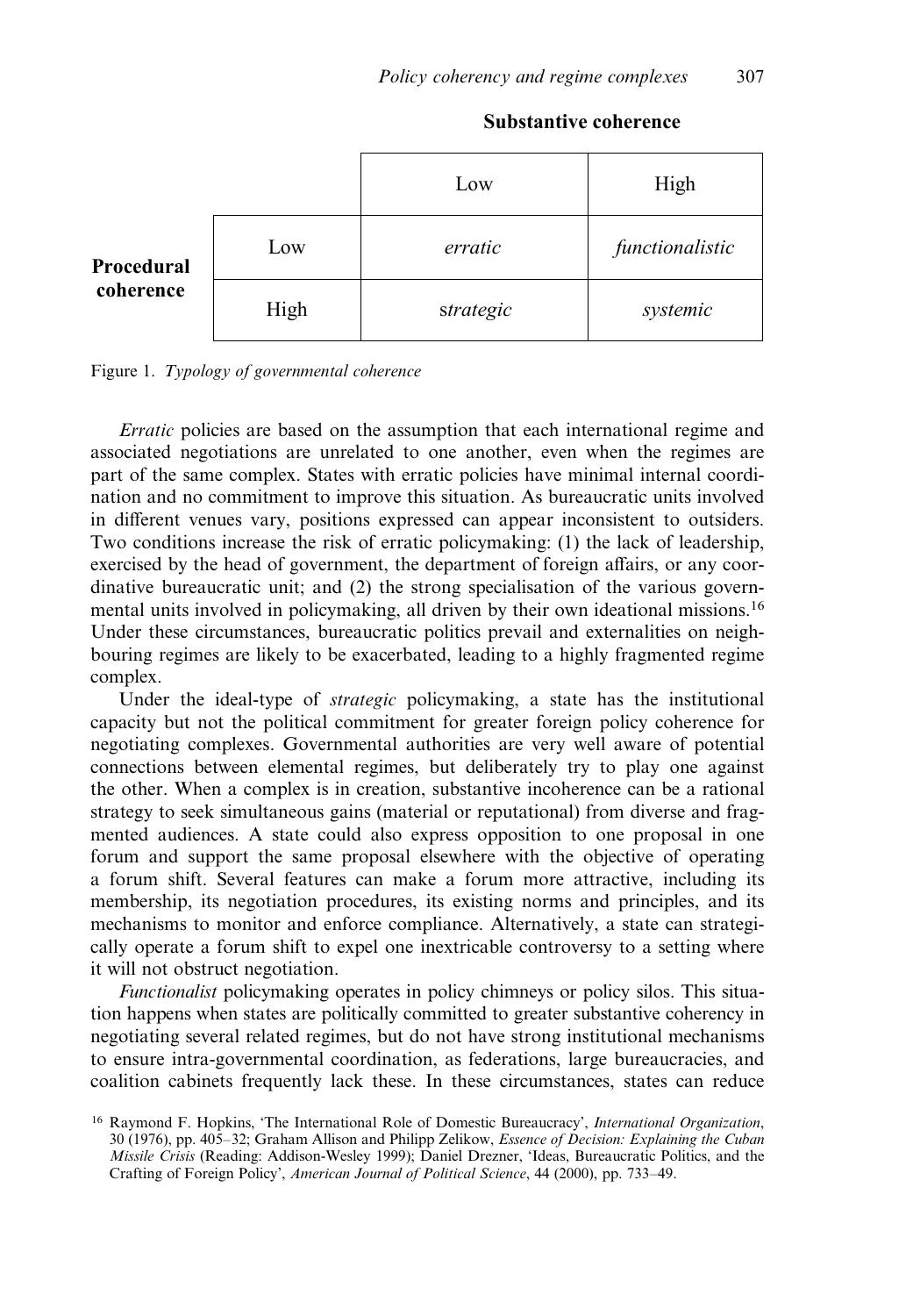substantive incoherency by establishing clear boundaries between issue-areas and attributing a single bureaucratic unit to each of these issue-areas.

Finally, systematic policymaking scores high on both substantive and procedural coherence. States having a systematic approach perceive the regime complex as a single regime and consequently institutionalise coordination mechanisms among bureaucratic units. These units then deliver a coherent message across all the elemental regimes of a complex. Systemic policymaking deals with a complex as if it were a single coherent regime.

Considering this typology, we contend that the more a government is substantively and procedurally coherent, the more it is likely to promote greater density in the complex. If bureaucratic units of a government have the institutional capacity and political willingness to have coordinated and complemented policies, they will likely develop shared knowledge and commitment on related issue-areas. They will end up with a comprehensive view of the negotiated point, a view encompassing all the individual regimes shaping a given regime complex. Their negotiation mandates will then likely ask for greater regime connections. To the contrary, States with unorganised foreign-policy goals or processes will end up neglecting or favouring one regime complex component over the others, whether intentionally or not. Obviously, not all states participating in a complex simultaneously reach the same level of coherence at the same time. Erratic, strategic, functionalist, and systematic policymaking can coexist, leading to conflicting pressures on the complex. However, we contend that when most participants move toward greater coherence, the complex is likely to be less fragmented and more integrated, as illustrated in Figure 2.

Conversely, the development of regime complexes is likely to favour policy coherency. As Robert Keohane argued at the beginning of regime analysis, for a government 'to break the rules of a regime, the net benefits of doing so must outweigh the net costs of the effects of this action on other international regimes'.<sup>17</sup> In a regime complex setting, inconsistency does not merely affect compliance and reputation in one regime, but in several. This is why a regime complex in creation has the capacity 'to increase the value of loyalty'<sup>18</sup> as well as to decrease the threat of defection.<sup>19</sup> The importance of compliance and loyalty can be underlined by other national delegates but also by non-state actors that often register as observers to the negotiations of the complexes. With time, audiences are likely to become more cohesive, expectations to converge, the complex to get denser, and the fungibility of states' reputation to increase.

The causal relation between external cohesion and policy coherence has already been demonstrated elsewhere.<sup>20</sup> States tend to be incoherent when their public, such as stakeholders or other states, is fragmented among numerous issue-areas rather than supporting one common claim. In those circumstances, states lack the incentive to coordinate their policy and tend to seek simultaneous gains from conflicting audiences. However, once the various publics associated to a precise issue-area are

<sup>&</sup>lt;sup>17</sup> Robert O. Keohane. After Hegemony. Cooperation and Discord in the World Political Economy (Princeton: Princeton University Press, 1984), p. 104.

<sup>&</sup>lt;sup>18</sup> Karen J. Alter and Sophie Meunier, 'The Politics of International Regime Complexity', Perspectives on Politics, 7 (2009), p. 20.

<sup>19</sup> Johson and Urpelainen, 'A Strategic Theory', p. 655.

<sup>&</sup>lt;sup>20</sup> Peter J. May, Soshua Sapotichne, and Samuel Workman, 'Policy Coherence and Policy Domains', The Policy Studies Journal, 34 (2006), pp. 381–403.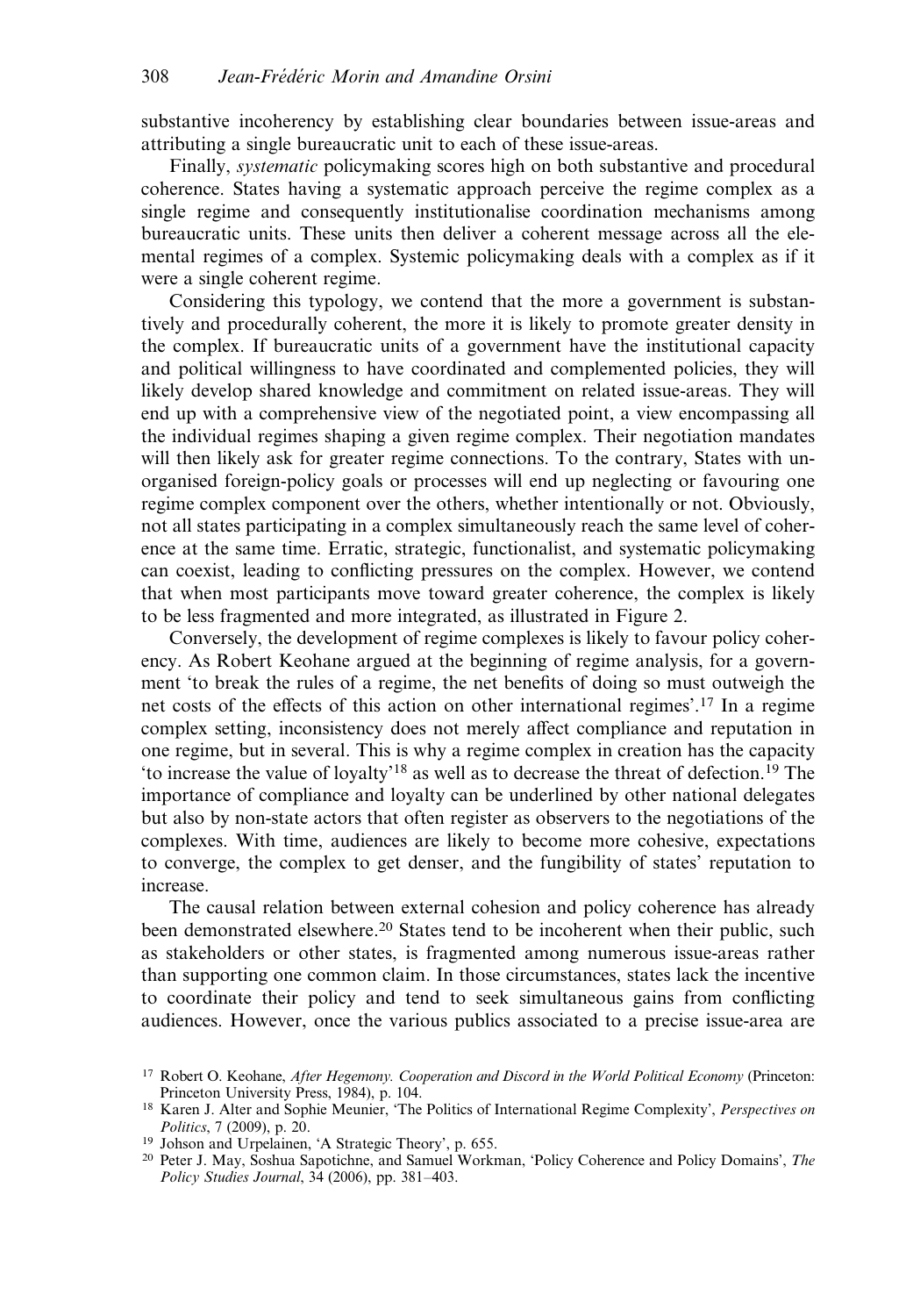

#### Typology of regime complexes

Figure 2. Linking policy coherence and regime complexes

coordinated and develop a common organising idea, states tend to become more coherent, notably to avoid reputation costs associated with bold incoherence. Therefore, states rationally increase their coherence as they feel the pressure to do so in their negotiation environment.

Misperception of others' political positions can amplify this calculation in favour of greater policy coherence and put a feedback process in motion for the complex to move toward greater integration. Robert Jervis has famously demonstrated that a common misperception in foreign policy 'is to see the behaviour of others as more centralized, planned, and coordinated than it is'.21 This inclination, Jervis explains, is a 'manifestation of the drive to squeeze complex and unrelated events into a coherent pattern'. We can thus assume that the perception of an integrated institutional environment, either accurate or not, induces more policy coherence, which, in turn, favours dense complexes. Other actors will react similarly, by increasing their own coordination and coherence. As the complex gets denser, the group of negotiators builds greater cohesion. This dialogue between agents and structures establishes and feeds cooperation efforts. This partly explains why complexes, once the first steps toward integration are achieved, are more likely to move forward toward even greater integration than to move backwards toward fragmentation.

To avoid tautological reasoning, however, this interrelation between regime complexes and agents can only be conceptualised in its joint evolution across time, in accordance with a morphogenetic approach. By morphogenetic dynamics, we mean

<sup>&</sup>lt;sup>21</sup> Robert Jervis, *Perception and Misperception in International Politics* (Princeton: Princeton University Press, 1976), p. 319.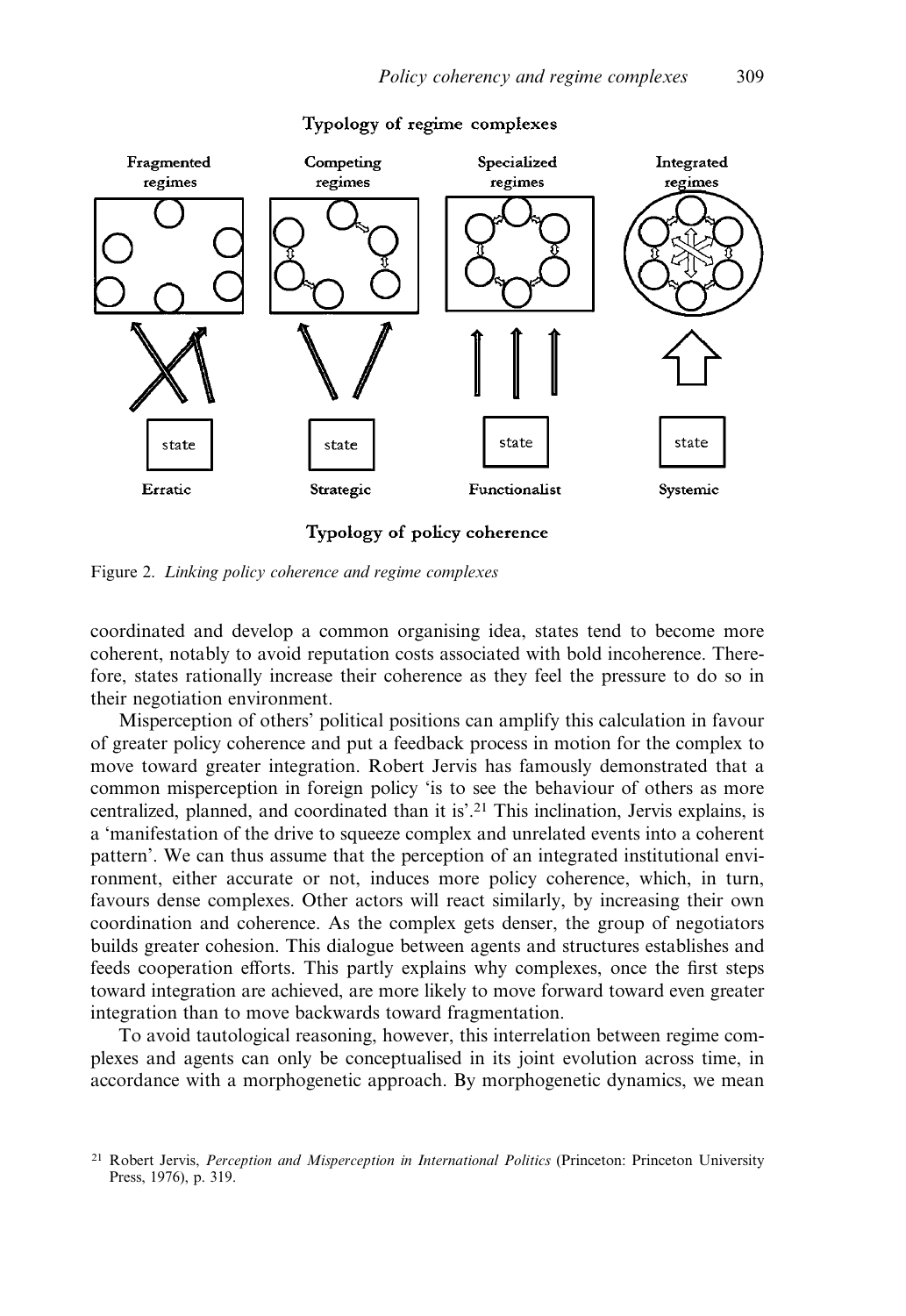that agents and structures co-evolve together, though on a different time scale.<sup>22</sup> Increased policy coherence can lead to abrupt jumps in the integration of a regime complex, while the density of the complex favours coherent policymaking in a more incremental manner. The next section investigates these conceptual developments on the empirical case of the genetic resources complex.

#### II. Setting the scene: the genetic resources complex

The genetic resources complex has evolved in the last three decades toward greater density. Until the early 1980s, the trade, the agricultural, the environmental, and the intellectual property rights (IPRs) regimes, despite being related to genetic resources, were highly fragmented.<sup>23</sup> The Union for the Protection of New Varieties of Plants (UPOV) was established in 1961 in the IPRs regime without disturbing the 1947 General Agreement on Tariffs and Trade (GATT) at the core of the trade regime. Likewise, the International Undertaking on Plant Genetic Resources (IU) was adopted by the Food and Agriculture Organization (FAO) in 1983 without getting much attention from environmentalists.

Yet, in the mid-1980s, biotechnology appeared as a promising sector that would generate substantial revenues in the near future. Biodiversity-rich as well as biotechnology-rich countries claimed new property rights to secure their share of this revenue stream. On one side, developing countries succeeded to include in the 1992 Convention on Biological Diversity (CBD) a formal recognition of their sovereignty over genetic resources and the principle of 'fair and equitable sharing of the benefits arising out of the utilization of genetic resources'.<sup>24</sup> In parallel, developed countries included in the Agreement on Trade-Related Aspects of Intellectual Property Rights (TRIPs) of the newly born World Trade Organization (WTO) an obligation to protect new microorganisms and new plant varieties by IPRs.<sup>25</sup>

The debate was then framed in terms of binary antagonisms, opposing bioprospection to biopiracy, farmers' rights to breeders' rights, and modern inventions to traditional knowledge.<sup>26</sup> Arguments raised in both camps were based on notions of exclusive property rights, which rendered compromise unlikely. The most radical players took strongly opposing stances: the United States (US) did not ratify the CBD, arguing that it challenged IPRs, while Brazil called for the amendment of the TRIPs agreement on the grounds of incompatibility with the CBD.<sup>27</sup> Regimes were competing to be located at the centre of the complex.

<sup>&</sup>lt;sup>22</sup> The morphogenetic perspective 'is not only dualistic but sequential, dealing in endless cycles of structural conditioning/social interaction/structural elaboration – thus unraveling the dialectical interplay between structure and action', Margaret S. Archer, Realist Social Theory: the Morphogenetic Approach (Cambridge: Cambridge University Press, 1995), p. 61; Walter Carlsneas, 'The Agency-Structure Problem in Foreign Policy Analysis', International Studies Quarterly, 36 (1992), pp. 245–70.

<sup>23</sup> Pistorius, 'Forum Shopping'.

<sup>24</sup> Article 3.

<sup>25</sup> Article 27.

<sup>&</sup>lt;sup>26</sup> Bioprospecting refers to the action of collecting genetic resources for commercial or research uses. Biopiracy refers to the misappropriation of genetic resources. On this precise opposition see Amandine Bled, 'Technological Choices in International Environmental Negotiations: An Actor-Network Analysis', Business & Society, 49 (2010), pp. 570–90.

<sup>27</sup> Brazil Communication to the WTO, doc IP/C/W/228.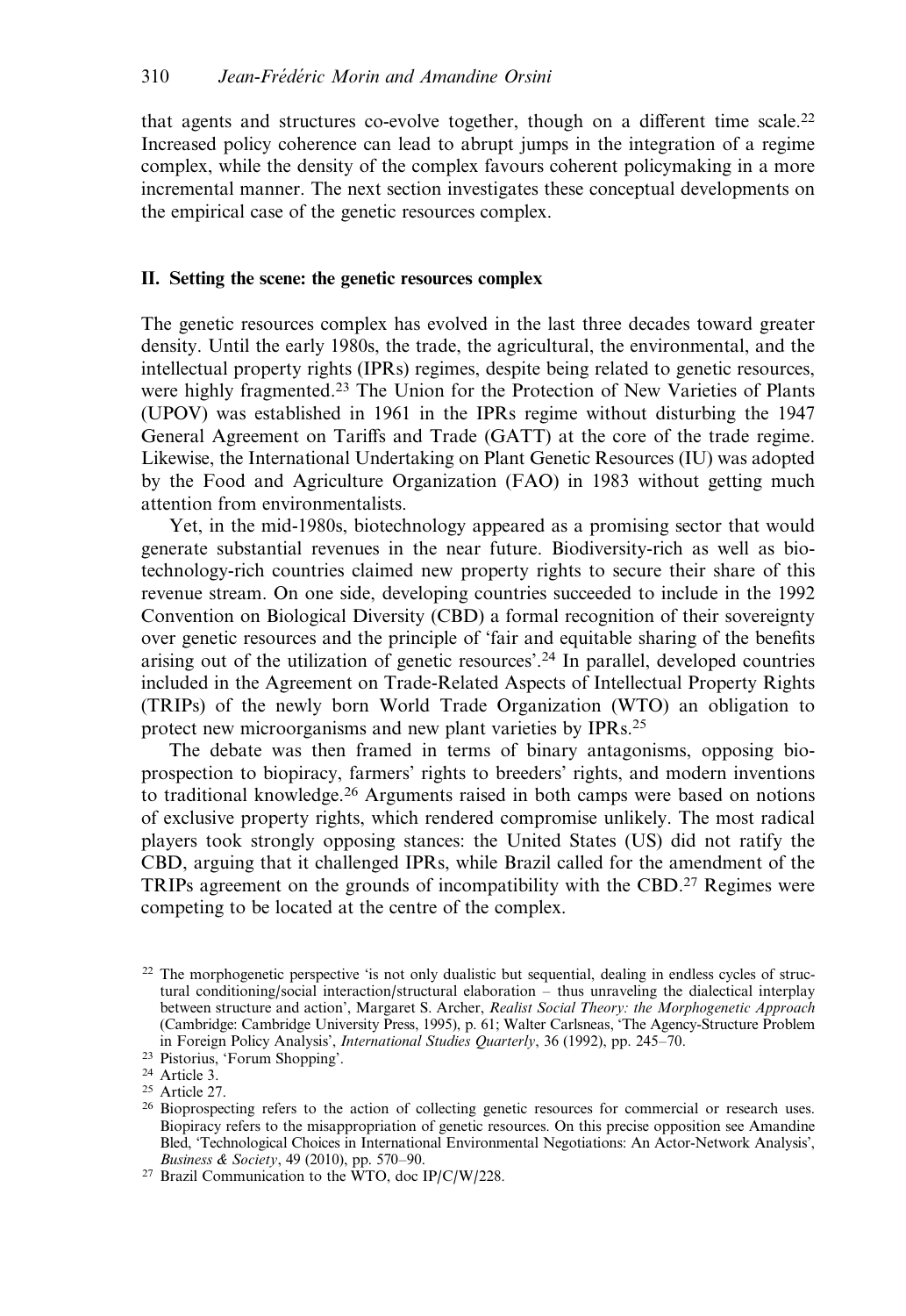This opposition between sovereignty and IPRs over genetic resources triggered new links between the elemental regimes. Although, the CBD principle of sovereignty clearly opposes the principle of common heritage of mankind embodied in the FAO 1983 IU, the FAO aligned itself with the CBD, first with the 1991 annex to the IU, and later with the 2002 International Treaty on Plant Genetic Resources for Food and Agriculture. The treaty is explicitly 'in harmony with'<sup>28</sup> the CBD, provides that its objectives could only 'be attained by closely linking'<sup>29</sup> it with the CBD, and requires its governing body to 'establish and maintain cooperation with'30 the Conference of the Parties (COP) to the CBD.

Following the same dynamics, ties were progressively put in place between the WTO and the World Intellectual Property Organization (WIPO). In 1995, a cooperation agreement between the two organisations was signed, covering data collection, implementation, and technical assistance. The TRIPs agreement, which requires compliance with several IPRs agreements, even had the net effect of increasing WIPO membership.

As the level of controversy decreased, regimes specialised.31 An arbitration centre, hosted by WIPO, was established in 1994 but left state to state disputes to the WTO. Ex situ crops and plants were handled by the FAO, while in situ resources were left to the CBD. Meanwhile, the parties to the CBD recognised that IPRs were out of the scope of the CBD and commissioned a report on the WTO in 1996 and to the WIPO in 2002. WTO members, for their part, refrained from strengthening its IPR obligations for biological material despite specific negotiations scheduled for 1999 in the TRIPs agreement.

Today, the global consensus on genetic resources is 'relatively clear'<sup>32</sup> and the four main elemental regimes of the complex, presented in Figure 3, share a common conceptual framework known as 'environmental liberalism'.<sup>33</sup> Although actors still disagree on the best solution to avoid a 'tragedy of the commons', most assume that resources, whether biological or biotechnological, face this risk. Moreover, they recognise that clear property rights are necessary policy instruments for the valorisation of the 'global markets' of genetic resources.<sup>34</sup>

Several policy instruments are consensually recognised as being at the interplay of several elemental regimes of the genetic resources complex, such as public gene banks, farmers' rights, traditional knowledge databases, and prior informed consent procedures. Some of these instruments were explicitly designed to facilitate synergies between two or more regimes. For example, some recent bilateral free trade agreements require the disclosure of the origin of genetic resources in patent applications

 $28$  Art. 1(1).

 $29$  Art. 1(2). <sup>30</sup> Art. 19(g).

<sup>&</sup>lt;sup>31</sup> Rosendal also validates this interpretation when she recognises conflicts in the complex in 2001 but underscores synergies in 2006. Rosendal, 'Regulating the Use'; Rosendal, 'Impacts of Overlapping International Regimes'; Jean-Frédéric Morin, 'Rhetorical Discourses in International Patent Lawmaking: Property, Fairness, and Well-Being', Asian Journal of WTO and International Health Law and Policy, 3 (2008), pp. 505–37.

<sup>&</sup>lt;sup>32</sup> Raustiala and Victor, 'The Regime Complex', p. 293.

<sup>&</sup>lt;sup>33</sup> Steven Bernstein, The Compromise of Liberal Environmentalism (New York: Columbia University Press, 2001).

<sup>&</sup>lt;sup>34</sup> Görg and Brand, 'Contested Regimes'.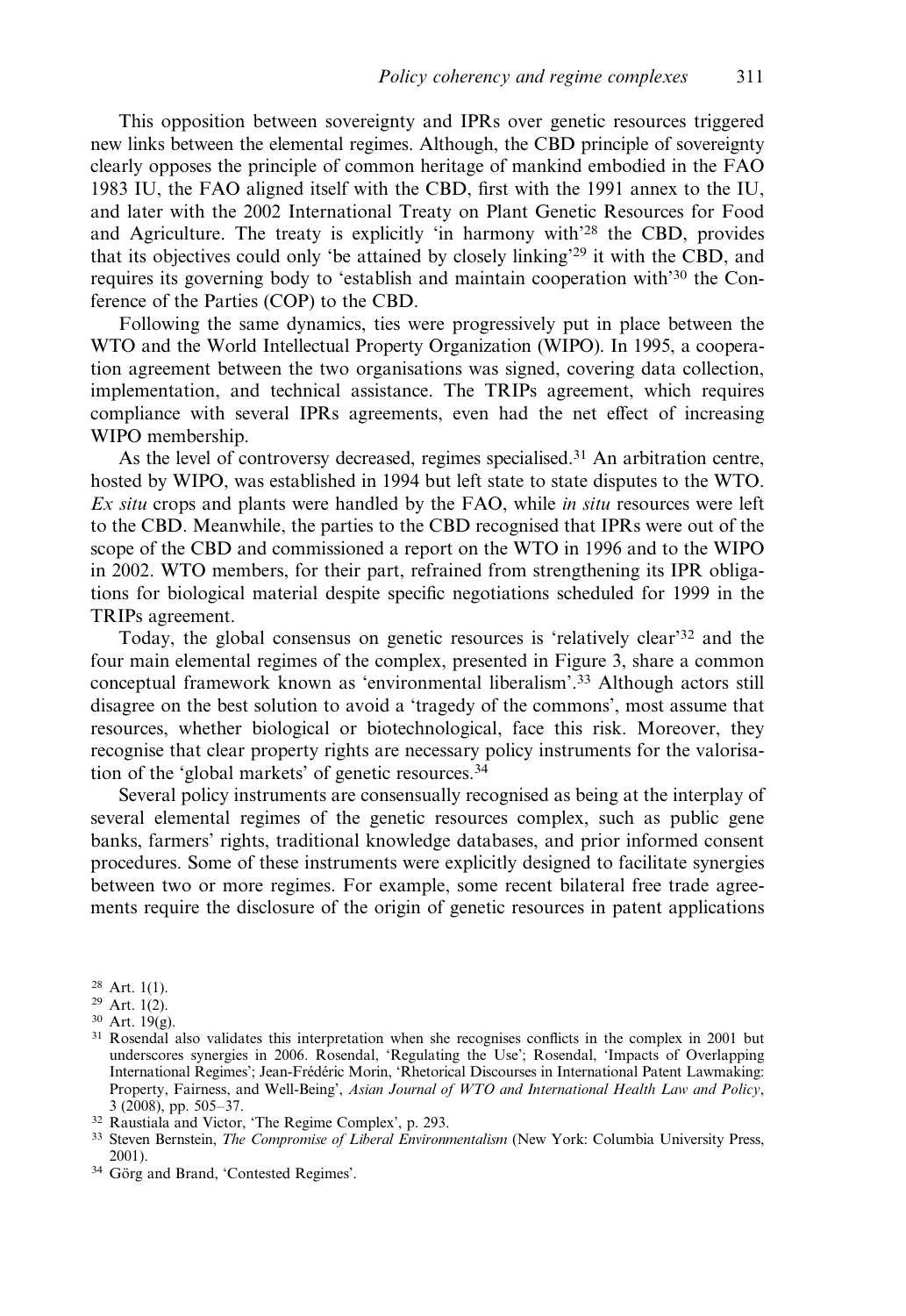

Figure 3. The genetic resources complex

to facilitate compliance with the CBD.<sup>35</sup> Also, the 2010 Nagoya Protocol on Access and Benefit Sharing acknowledges 'the fundamental role' of the FAO Treaty and implicitly refers to the TRIPs agreement when it calls for implementation 'in a mutually supportive manner with other international agreements'.<sup>36</sup> Tensions unsoundly remain, in particular on the mechanism and the basis on which to allocate the benefits from genetic resources. The current emphasis, however, is on the development of potential synergies rather than the denunciations of fundamental incompatibilities.<sup>37</sup>

### III. From policy coherence to the regime complex

Several studies have noted the apparent incoherence of governmental actors involved in the genetic resources complex. Some have suggested that states have exhibited an erratic behaviour on this issue-area, characterised by a poor coordination between bureaucratic units.<sup>38</sup> Other studies have considered that states, rather than being erratic, were strategically incoherent and promoted forum shifting.<sup>39</sup> De Briève and Thomann, for example, have observed that several developed countries pleaded for flexibility on genetic resources at the TRIPs Council, a forum in which they usually advocate high standardised norms, because they wanted to deviate the debate to a

<sup>&</sup>lt;sup>35</sup> David Vivas-Engui and Maria Julia Olivia, *Biodiversity and Intellectual Property in North-South Free* Trade Agreements (Geneva: ICTSD, 2010).

<sup>36</sup> Article 4.3.

<sup>37</sup> Raustiala and Victor, 'The Regime Complex'; Valbona Muzaka, 'Regime Linkages, Contests and Overlaps in the Global Intellectual Property Rights', European Journal of International Relations, 20 (2010), pp. 1–22.

<sup>&</sup>lt;sup>38</sup> Frederick M. Abbott, 'The Future of the Multilateral Trading System in the Context of TRIPS', Hasting International and Comparative Law Review, 20 (1997), pp. 661–82; Raustiala and Victor, 'The Regime Complex'; Graham Dutfield, 'TRIPS-related Aspects of Traditional Knowledge', Case Western Reserve Journal of International Law, 33 (2001), pp. 233–75; Ahmed A. Latif, Developing Country Coordination in International Intellectual Property Standard-Setting (Geneva: South Centre, 2005); Michael Petit, Cary Fowler, Wanda Collins, Carlos Correa, and Carl-Gustaf Thornstom, Why Governments Can't Make Policy, The Case of Plant Genetic Resources in the International Arena (Lima, International Potato Centre, 2001).

<sup>&</sup>lt;sup>39</sup> Pistorius, 'Forum Shopping'; Rosendal, 'Impacts of Overlapping International Regimes'; Helfer, 'Regime shifting'.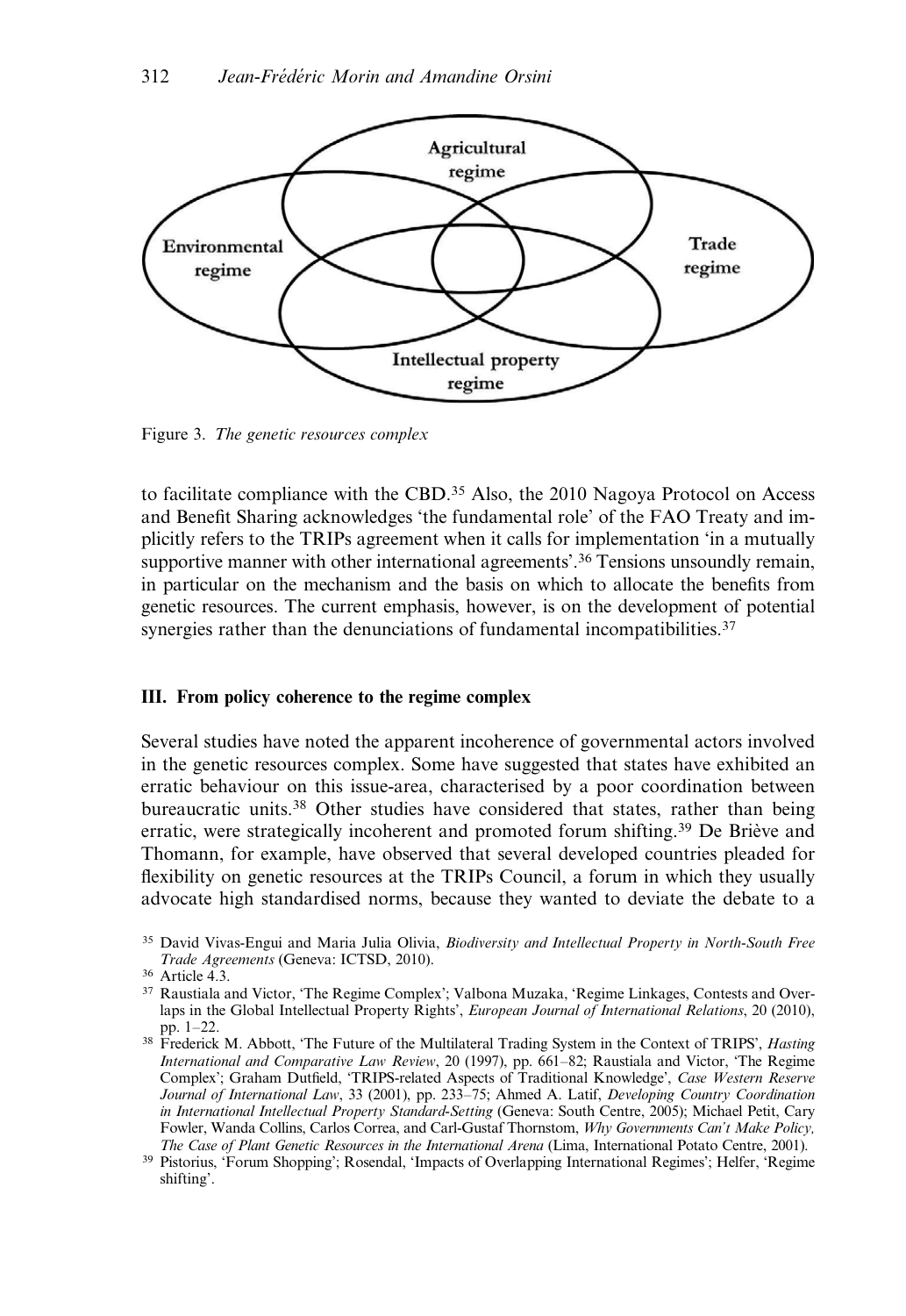less judiciarised setting.<sup>40</sup> Being erratic or strategic, these incoherent behaviours have certainly contributed to creating and sustaining fragmentation among regimes of the complex, at least in its initial stages. Though, most studies focus on the negotiations held in the 1990s and neither investigates in detail recent convergences in the complex nor assesses systematically policy coherence.

In order to fill this gap, we systematically assess the policy coherence of four governmental actors: the European Union (EU), Japan, Switzerland, and the US on the issue of genetic resources. Several considerations influence our selection of governmental actors. By limiting our investigation to countries with similar (high) industrial capacity in the biotechnological sector, $41$  with similar (high) IPR protection for biotechnologies, with similar (low) biological diversity in their domestic ecosystems, and with similar (high) protectionist measures for agriculture, we are able to control for some of their material interests, which could otherwise introduce biases in the analysis. Moreover, their economic importance means that the participation of these actors to the complex is crucial for the enforcement of the rules it develops. Finally, among developed countries, our selected governmental actors have been the four most active governmental actors of the complex, $42$  as documented by the number of submissions they sent to intergovernmental organisations. This also ensures sufficient data availability.

The timeframe for our analysis of policy coherency ranges from 2001 to 2010. The starting year marks the creation of the Intergovernmental Committee on Intellectual Property and Genetic Resources, Traditional Knowledge and Folklore (IGC), hosted by WIPO. Therefore, in the period studied, four fora are crucial in the complex, namely the CBD, FAO, WIPO, and WTO.<sup>43</sup>

As levels of coherence are difficult to compare qualitatively, we rely on quantitative methods. More specifically, substantive coherence is assessed by a lexicometric analysis of the written submissions on genetic resources sent by the four governmental actors to the CBD, WIPO, and WTO.44 The corpus includes 21 documents from the EU, 22 from Switzerland, 15 from the US, and 14 from Japan.45 To assess substantive coherency, we compare words included in written submissions sent by one governmental actor to one intergovernmental organisation with other written submissions sent by the same governmental actor to the two other intergovernmental organisations. We did so with the help of the software SATO and its function based on

<sup>40</sup> Dirk De Bièvre and Lars Thomann, 'Forum Shopping in the Global Intellectual Property Rights Regime', paper presented at the annual meeting of the International Studies Association, New Orleans (2010).

<sup>&</sup>lt;sup>41</sup> For instance the US, EU, and Japan were the top-three governmental actors regarding the share in biotechnology patent applications under the Patent Cooperation Treaty over the period 2007–9 while Switzerland ranked 7th. OECD, Key biotechnology indicators (December 2011), p. 6, available at: {http://www.oecd.org/science/innovationinsciencetechnologyandindustry/49303992.pdf}.

<sup>&</sup>lt;sup>42</sup> We treat the US as any other governmental actor, despite its non-ratification of the CBD treaty. This is justified by the extensive American participation in the CBD negotiations.

<sup>&</sup>lt;sup>43</sup> More precisely, we include the negotiations hosted by the CBD Ad Hoc Open-ended Working Group on Access and Benefit Sharing (ASBWG) that elaborated the Nagoya Protocol on ABS adopted in 2010; the negotiations hosted by the IGC on a 'legal instrument' for the effective protection of genetic resources and traditional knowledge; the negotiations of the TRIPs Council that administers the TRIPs Agreement and discusses its revision; the negotiations of the provisions of the FAO Treaty that was adopted in 2004. From the first meeting of IGC in April 2001 to the end of this research project in July 2010, ABSWG met 10 times, IGC 16 times, the TRIPs Council 35 times, and the committee for FAO treaty 6 times.

<sup>44</sup> The FAO was not included in the analysis for lack of available data.

<sup>45</sup> The corpus includes 192,126 occurrences of 6,730 different words.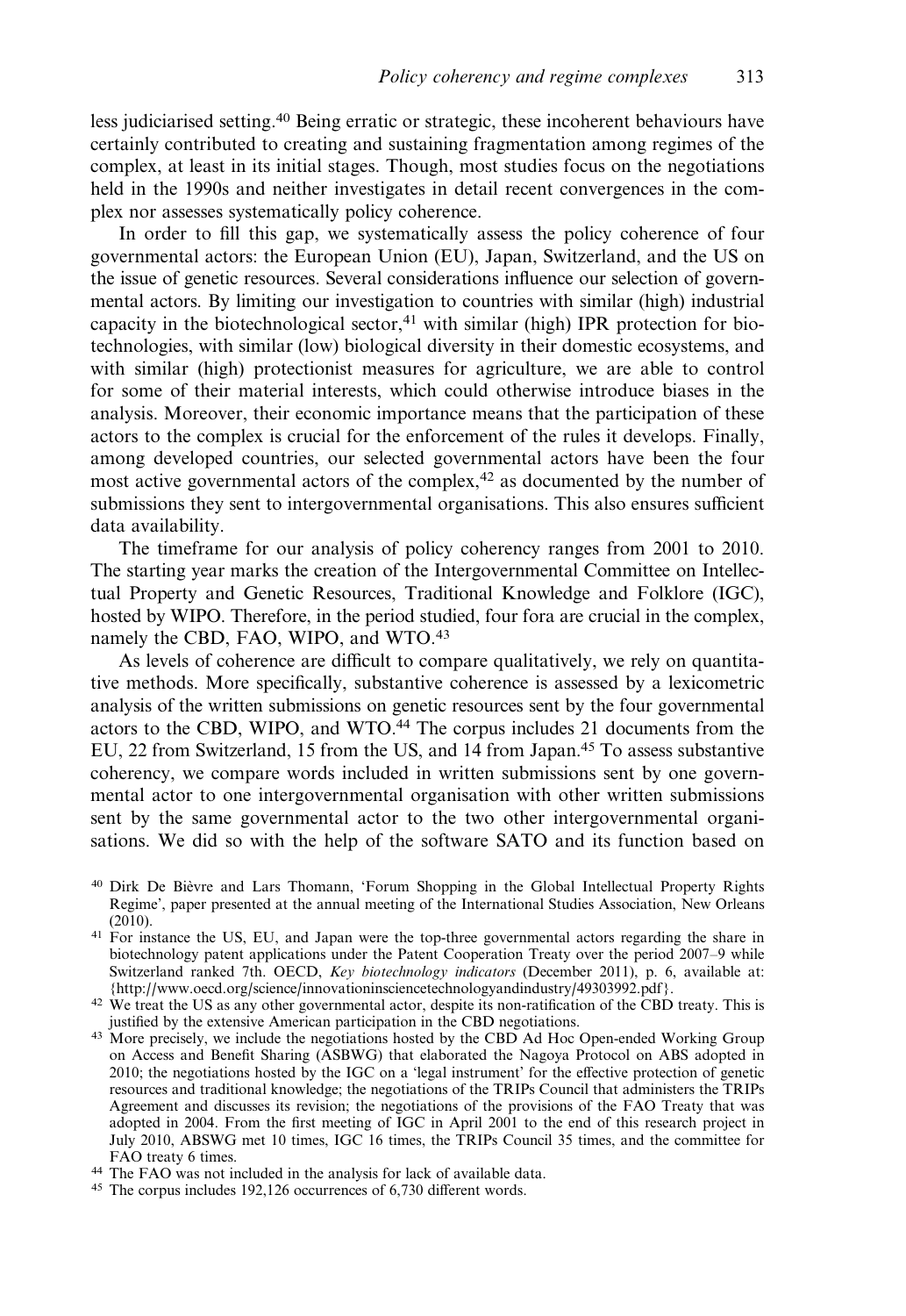chi-square (Chi<sup>2</sup> ) distance to measure variations in the choice of words between two groups of texts: the higher the Chi<sup>2</sup> distance, the greater the difference in submissions and the lower the substantive coherence.<sup>46</sup> These results help us to assess the extent to which one actor significantly adjusts the content of the submissions according to the setting.

To offer richer support to our results, we also ran a second lexicometric analysis, based on semantic fields rather than actual words. We classified 607 keywords from the corpus in 27 different semantic fields such as 'agriculture' (grouping keywords like crops, farmers, seeds, food, etc.), 'moral justice' (grouping keywords such as fair, wrong, legitimate, etc.) and 'conflict' (grouping keywords such as *combat, dis*pute, enemies, struggling, etc.). $47$  The complete list of semantic fields, as well as the results obtained for our sample of governmental actors, is available in Appendix 1. Such a classification in semantic fields enables to exclude noises from irrelevant words, to neutralise variations resulting from synonyms, writing styles, and verb tenses, and to obtain clearer results.

Table 1 presents the results obtained before (values out of brackets) and after (value in brackets) categorisation in semantic fields. Based on these indicators, the EU and Switzerland appear more substantively coherent than the US and Japan. This ranking order remains the same, whether the analysis takes into account every word individually or focuses on semantic fields grouping several keywords.

Procedural coherence is assessed by examining the composition of the abovementioned delegations to the negotiations of the genetic resources regime complex at CBD, FAO, and WIPO.<sup>48</sup> Two indicators are elaborated. The first, called 'similarity of delegates', measures the percentage of a country's delegates sent to two or three negotiation processes (the greater the number, the greater the similarity). For instance, if the same American delegate attended one CBD meeting and one WIPO meeting, then it has been included in the share of similar delegates CBD/WIPO for the United States. The second, called 'similarity of administrations', measures the percentage of a country's administration sent to two or three negotiation processes (the greater the number, the greater the similarity).<sup>49</sup> For instance, if two different American delegates attended respectively one CBD meeting and one WIPO meeting, but were both from the US Patent Office, then they have been included in the share of similar administrations CBD/WIPO for the United States. Appendix 2 details the mathematical formulas developed for both indicators.

Table 2 and Table 3 bellow summarise the results obtained on procedural coherence for our sample. It appears that Switzerland is the country that is the most procedurally-coherent actor of the sample, while the EU and Japan are the least procedurally-coherent governmental actors. The US occupies a middle position, with an intermediary score of procedural coherence.

<sup>46</sup> We therefore contend that coherence implies a certain degree of homogeneity of individual words from one submission to another. While a coherent state could ask for an international certificate of origin at CBD, for disclosure at WTO and WIPO and for open access at FAO, it is most likely to develop all the elements of this political position in each forum.

<sup>&</sup>lt;sup>47</sup> 607 keywords were then combined into 27 semantic fields, resulting in the categorisation of 30,970 occurrences (16.1 per cent of the total).

<sup>48</sup> The WTO was not included in the analysis for lack of available data.

<sup>49</sup> Bureaucratic units have been coded using information given by each participant. By 'bureaucratic units', we mean different ministries, agencies, institutes, etc. but have not investigated the origin of the participants inside these units (subdivisions of ministries, etc.).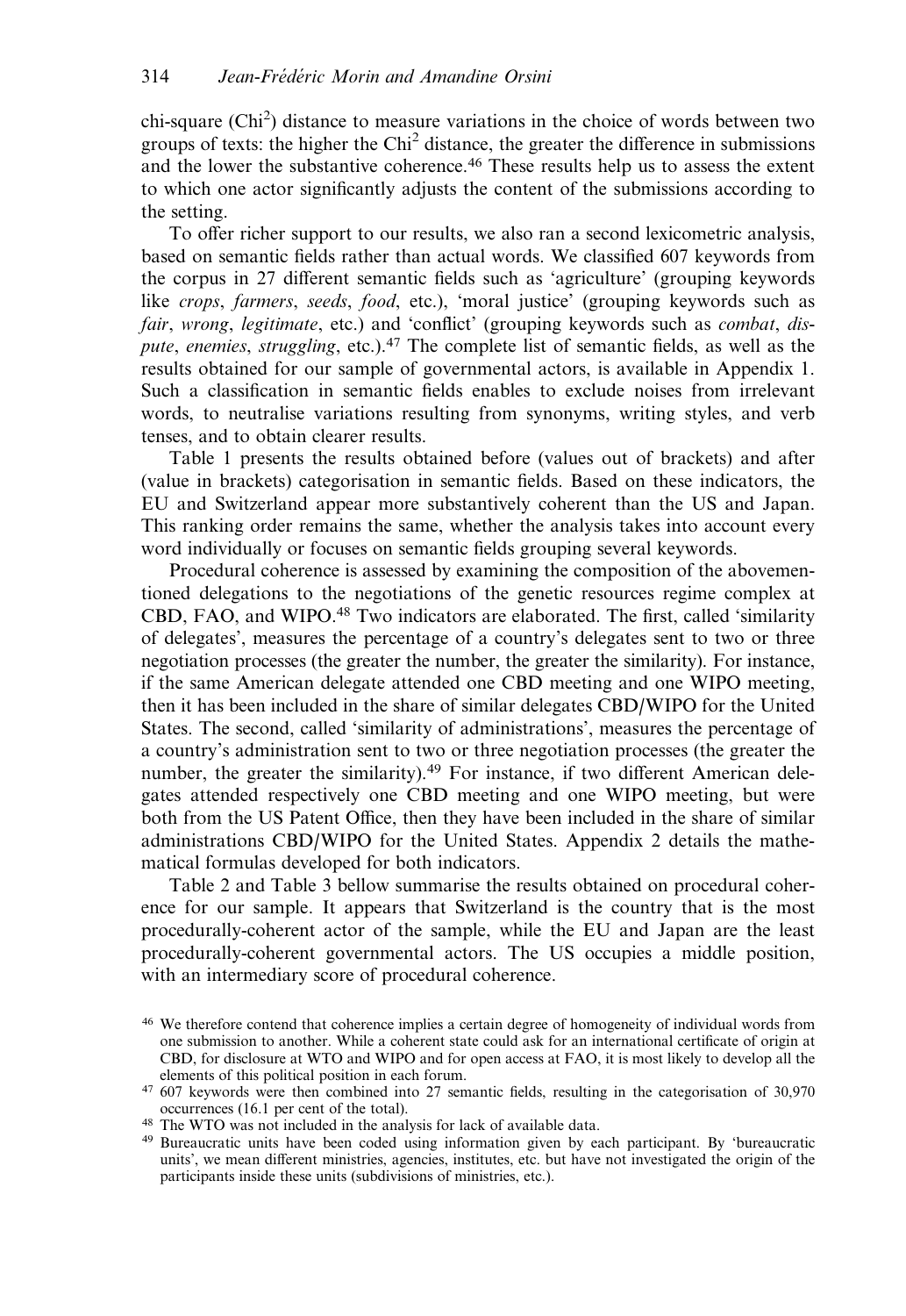|             | <b>WTO</b> | <b>WIPO</b> | <b>CBD</b> | Total      | Level of<br>substantive<br>coherence |
|-------------|------------|-------------|------------|------------|--------------------------------------|
| EU          | 2.2(7.9)   | 2.9(12)     | 0.49(2)    | 5.59(21.9) | High                                 |
| Switzerland | 1.5(7.3)   | 1.2(6.1)    | 1.8(8.9)   | 4.5(22.3)  | High                                 |
| US          | 1.5(6)     | 2.6(9.5)    | 2.4(19)    | 6.5(34.5)  | Low                                  |
| Japan       | 2.9(15)    | 1(5.5)      | 3.2(22)    | 7.1(42.5)  | Low                                  |

Table 1.  $Chi<sup>2</sup> distance with submissions presented in other for a$ 

|             | Number of delegates |            |             | Similarity of delegates $(\% )$ | Level of                                     |      |      |            |
|-------------|---------------------|------------|-------------|---------------------------------|----------------------------------------------|------|------|------------|
|             | <b>CBD</b>          | <b>FAO</b> | <b>WIPO</b> |                                 | FAO/CBD FAO/WIPO CBD/WIPO All Fora coherence |      |      | procedural |
| EU          | 25                  | 14         | 52          | $\theta$                        | 7.6                                          | 23.4 | 0    | Low        |
| Switzerland | 57                  | 38         | 72          | 52.6                            | 65.5                                         | 70.5 | 58.7 | High       |
| US          | 60                  | 30         | 110         | 20                              |                                              | 34.7 | 3    | Medium     |
| Japan       | 130                 | 23         | 104         | 6.5                             | 6.3                                          | 23.9 | 0    | Low        |

Table 2. Governmental procedural coherence on the issue of genetic resources, first indicator

|             | Similarity of administrations $(\%)$ |            | Level of    |            |                         |
|-------------|--------------------------------------|------------|-------------|------------|-------------------------|
|             | FAO/CBD                              | FAO/WIPO   | CBD/WIPO    | All fora   | procedural<br>coherence |
| EU          | $\theta$                             | 17.3(3.8)  | 3.8         |            | Low                     |
| Switzerland | 33.3                                 | 25.2       | 60.6        | 25.2       | High                    |
| US          | 58.3 (56.7)                          | 37.3(17.3) | 37.4 (35.6) | 18.9(17.3) | High                    |
| Japan       | 15.5(14.6)                           | 24.1(6.7)  | 26.3(25.6)  | 6.5(5.8)   | Medium                  |

Numbers in parenthesis exclude the permanent missions of Foreign Affairs ministries (in Geneva for WIPO, in Rome for FAO).

Table 3. Governmental procedural coherence on the issue of genetic resources, second indicator

By crossing results on substantive and procedural coherence, as summarised in Figure 4, each governmental actor can be associated with one of the ideal types of policy coherence evidenced earlier.<sup>50</sup> Moreover, consistent with our theoretical model, levels of policy coherency are associated with negotiating positions regarding the complex integration. The more a country is coherent, the more it supports greater integration of the genetic resources complex. These negotiating positions were documented by a qualitative analysis of available documents and interviews conducted with key negotiators of the identified countries.<sup>51</sup> They were asked to express themselves on their country's first best option for the genetic resources regime complex and their perception of the three other governmental actors.

<sup>&</sup>lt;sup>50</sup> These labels can be attributed only on relative terms. It is important to keep in mind that with a larger sampling, the observed relative positions would have been different.

<sup>&</sup>lt;sup>51</sup> Interviews were conducted with 7 officials, 2 from Switzerland, 3 from the EU, 1 from Japan, and 1 from the US. The small number of interviewees is compensated by their quality – they are all delegates negotiating in at least two fora of the GR complex. See the list of interviewees in Appendix 3.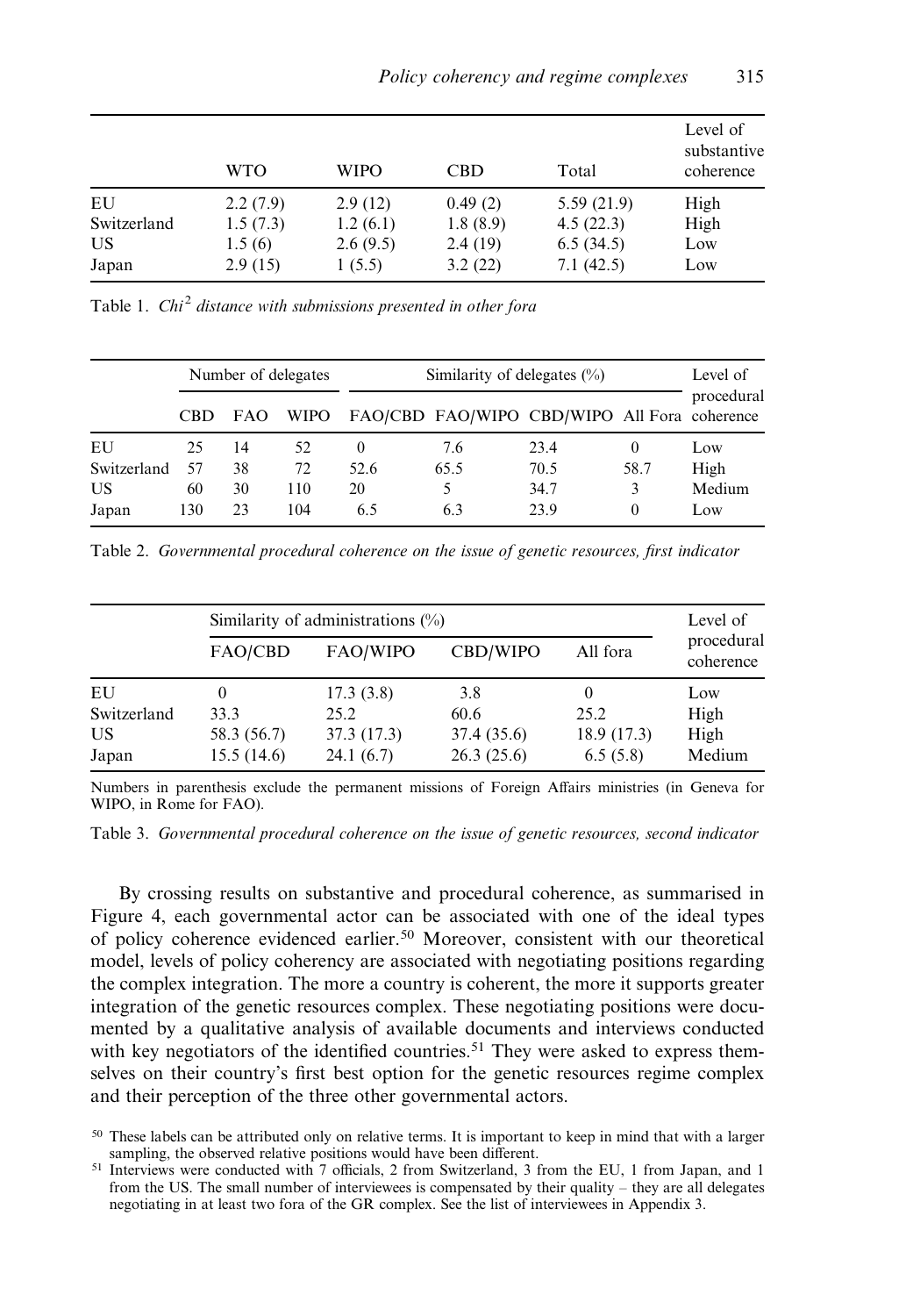|            |      | <b>Substantive coherence</b> |                           |  |  |  |
|------------|------|------------------------------|---------------------------|--|--|--|
|            |      | Low                          | High                      |  |  |  |
| Procedural | Low  | Japan<br>(erratic)           | EU<br>(functionalistic)   |  |  |  |
| coherence  | High | US<br>(strategic)            | Switzerland<br>(systemic) |  |  |  |

Figure 4. Synthesis on governmental coherence

First, Japan, with its relatively low score on procedural and substantive coherence, appears erratic. It lacks both the political commitment and the institutional capacity to be coherent on the issue of genetic resources. On substance, Japanese submissions to one forum highly differ from Japanese submissions to other fora. Moreover, the analysis of the semantic fields used by Japan neither reveals a semantic field that would be common to all negotiating fora nor a group of lexemes that Japan would specifically propose at one particular forum. In the same way, procedurally, no pattern emerges from the analysis of the Japanese delegation. Even for the same forum, the Japanese representation is irregular in terms of bureaucratic units – at CBD and WIPO more than ten bureaucratic units are present during the period studied. Unsurprisingly, given this erratic coherence, Japan is neither a strong supporter nor the fiercest opponent of greater integration in the genetic resource complex. In international negotiations over genetic resources, Japan is perceived by most of our interviewees as an unpredictable player. The only breakthrough of the Japanese delegation took place during the 2010 CBD meeting in Nagoya, for the adoption of the corresponding protocol. At that time, the Japanese presidency was notable for its efforts to propose a final consensual negotiating text.<sup>52</sup> Previously and otherwise, Japan has often appeared as reactive or apathetic.

The US, with a relatively high procedural coherence but a low substantive coherence, appears strategic. Results show that the US sent similar delegations to all fora, mostly from the State Department and the Patent Office. These delegates have a global picture of the regime complex that helps them rationalise and strategise. However, the US did not translate this procedural coherence into substantive coherence. This results in a strategic approach consistent with the US active resistance of deeper integration of the complex. For example, the US has not ratified the CBD and is opposed to granting observatory status to the CBD secretariat at the TRIPs Council.<sup>53</sup> Nevertheless, the US had to paradoxically recognise CBD principles at the TRIPs Council to sustain its strategy. In order to resist proposals to negotiate an amendment to the TRIPs agreement restricting the patentability of plant and animals,

<sup>52</sup> Matthias Buck and Clare Hamilton, 'The Nagoya Protocol on Access to Genetic Resources and the Fair and Equitable Sharing of Benefits Arising from their Utilization to the Convention on Biological Diversity', Review of International Environmental Law, 20:1 (2011), pp. 47–61.

<sup>53</sup> Steve Suppan, Amending WTO intellectual Property Rules to Prevent Bio-Piracy and Improve Patent Quality (Minneapolis: Institute for Agriculture and Trade Policy, 2006).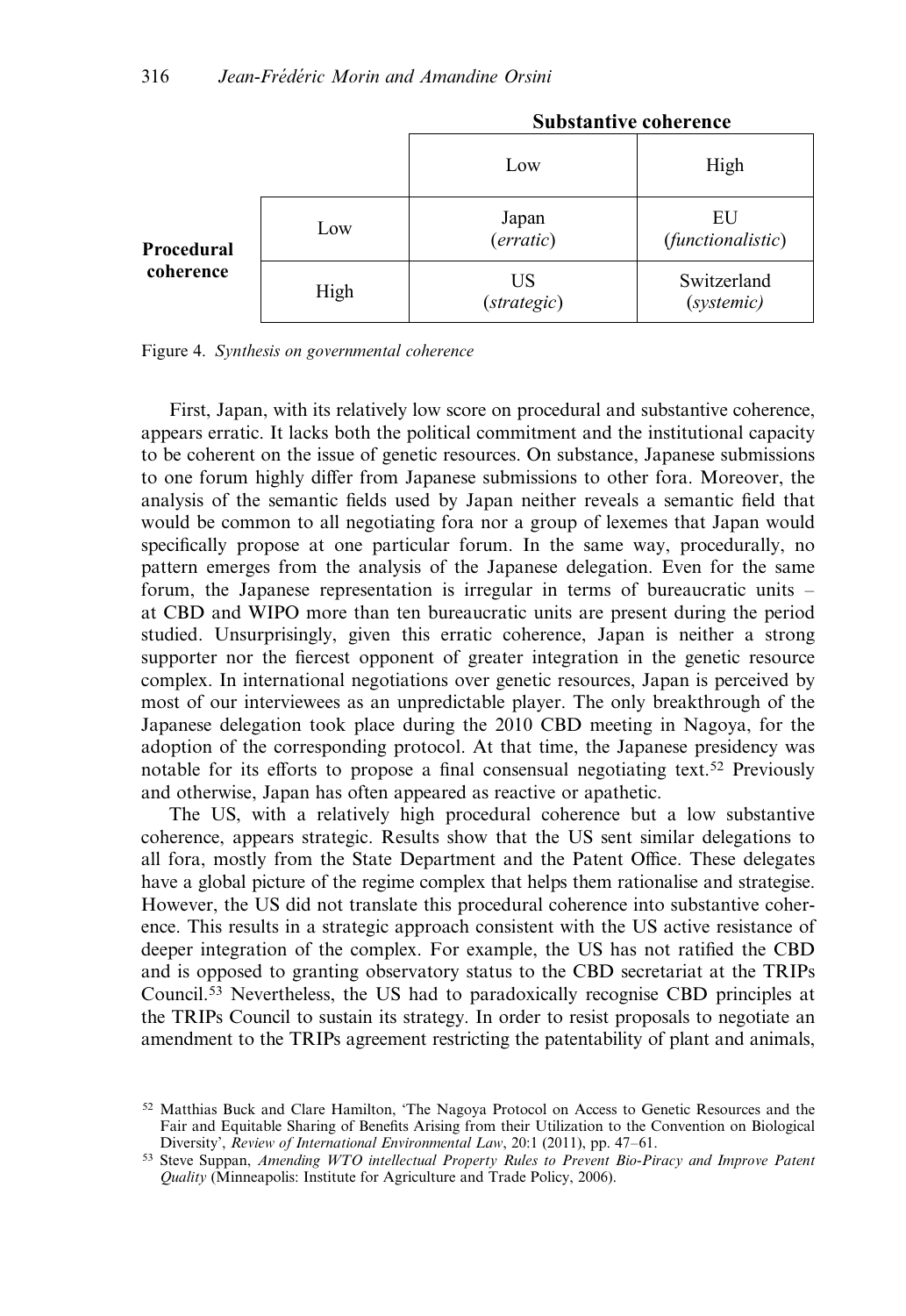the US insisted on a contract-based approach – as opposed to an international regulatory approach – for access and benefit sharing, which is the original CBD approach. In other words, the US strategically defends the principles of a convention it refuses to ratify.

In contrast, the EU has a strong political commitment to coherence but little institutional capacity. Very few representatives of the EU attended meetings of two or three fora on genetic resources and EU delegations do not typically include representatives of various bureaucratic units. This irregular and unbalanced participation reflects a strong division of labour between DG Environment at CBD, DG Health at FAO, and DG Internal Market at WIPO. This division of labour, however, has not affected the EU's substantive coherence, presumably as a result of inter-bureaucratic coordination and individual leadership among the different directorates of the Commission. Interestingly, the Commission published a document on substantive coherence, including the issue of GR, as a 'reply to the Council request to look at options in the area of policy coherence'.<sup>54</sup> In this document, as well as in other policy documents, the EU advocates a deeper integration of the regime complex. It has been relatively supportive of the idea of requesting the disclosure of the origin of the biological material used in the invention in patent applications, a policy proposal aimed at increasing CBD compliance through the patent system. However, few European countries have yet implemented this disclosure policy in their domestic patent system and the EU itself has long been hesitant on the most appropriate forum to recognise this disclosure requirement internationally. It seemed to favour WIPO, despite its slow negotiating pace, but was apparently ready to consider the TRIPs Council as an appropriate forum for disclosure if developing countries supported European proposals on geographical indications. This consensual position was put forward by a handful of individuals, from the three directorates mentioned above, at the initiative of DG environment.<sup>55</sup> That said, according to some accounts, the EU has gradually moved from a functionalist to a systemic policymaking. According to Oberthür and Rabitz, 'In contrast to earlier times, the EU now also by and large acted in a united, well-organized and proactive way trying to push the international negotiations toward their successful conclusion'.<sup>56</sup>

Switzerland, which scores high on procedural and substance coherence, has a systemic approach. Swiss delegations to CBD, FAO, and WIPO are stable and balanced. They almost systematically include delegates from the Federal Office for the Environment, the State Economy Secretariat for Economic Affairs, or the Federal Institute of Intellectual Property. Instead of generating distrust, the important number of bureaucratic units involved is the result of the Swiss objective to promote balanced policies taking into account environmental, trade and intellectual property dimensions.<sup>57</sup> In the late 1990s, Switzerland even put in place an inter-departmental group that ensures collaboration between the different bureaucratic units on IPRs-related

<sup>54</sup> Commission of the European Communities, Policy Coherence for Development: Accelerating Progress toward Attaining the Millennium Development Goals, COM(2005)134 final (2005), p. 7.

<sup>55</sup> Interviews 1 and 7.

<sup>&</sup>lt;sup>56</sup> Sebastian Oberthür and Florian Rabitz, 'EU Performance in the Negotiations on the Nagoya Protocol: Revival of EU Global Environmental Leadership?', in Sebastian Oberthür and Kristin Rosendal (eds), Global Governance of Genetic Resources: Access to and Benefit-Sharing after the Nagoya Protocol, (London: Routledge, 2013).

<sup>57</sup> Philippe Cullet, 'Liability and Redress: International Trends and Domestic Policy Options', paper presented at the National Consultations on Cartagena Protocol on Biosafety, New Delhi (2005).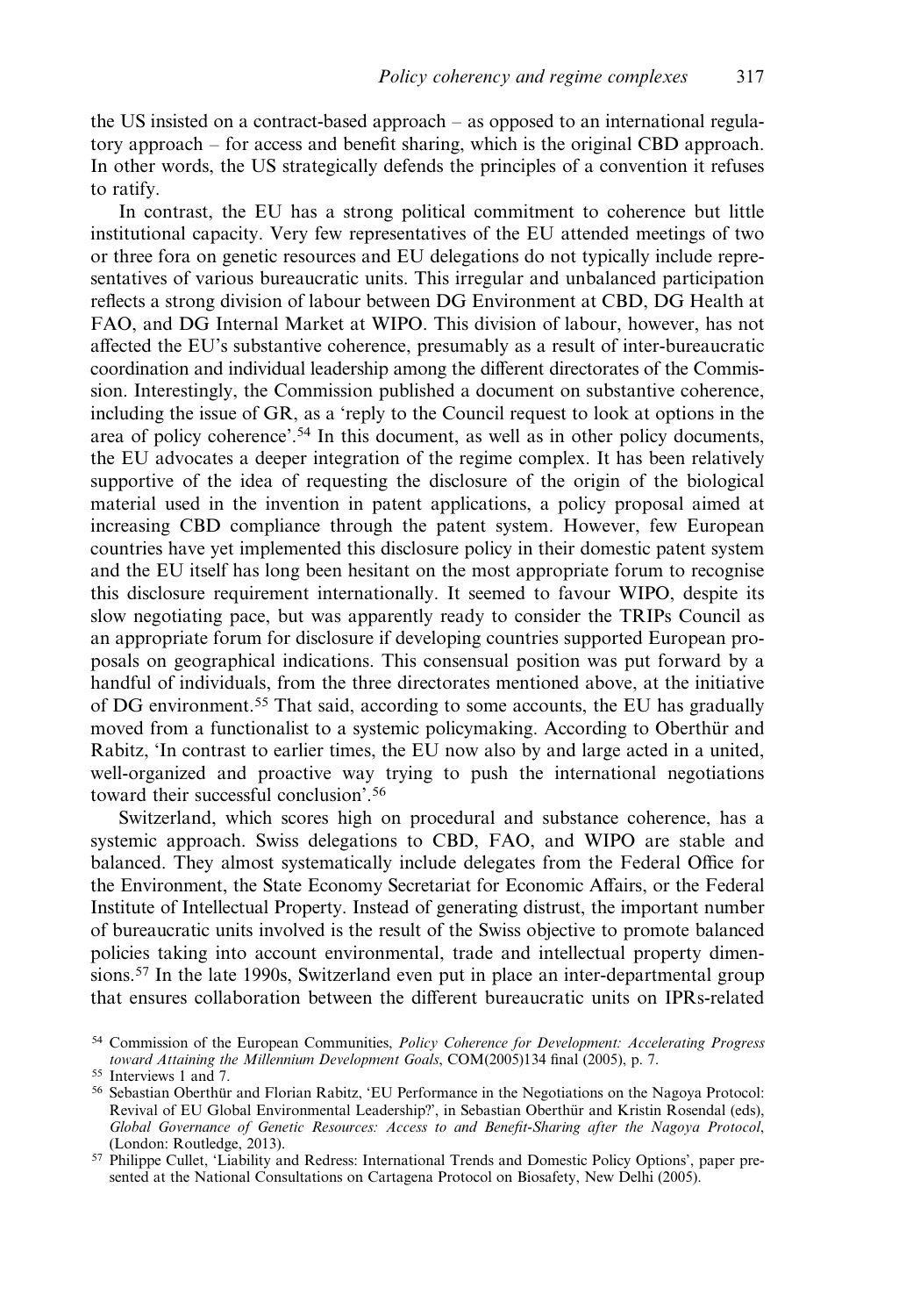issues.<sup>58</sup> Moreover, our analysis of the semantic fields used by Switzerland indicates that this government promotes WIPO as the appropriate negotiation fora both at the WTO and CBD. Its submissions are also articulated around the notion of disclosure requirements in patents applications. In 2003, it suggested to amend a major WIPO treaty, the Patent Cooperation Treaty, to include disclosure of source. Recently, the government has expressed its will to further the synergies between IPRs and environmental goals.<sup>59</sup> Switzerland is widely recognised as a leader in the genetic resources complex. A recent study on the negotiation of the Nagoya Protocol concludes, for example, that 'Switzerland was able to play the role of an intellectual leader, by steadily promoting innovative ideas at key moments of the negotiations'.<sup>60</sup>

Given similar material interests of Japan, the US, the EU, and Switzerland on genetic resources, one could have anticipated that they would have similar views and preferences regarding the integration of the complex. Despite the similarities that our sample actors share, our results and interviews show that Switzerland, and to a lesser degree the European Union, are self-identified and recognised by their peers as active promoters of an integrated complex, while the US and Japan are less enthusiastic about integration and are sometime perceived as working for the fragmentation of the complex.

We have argued in this section that variation in the degree of integration promoted by each governmental actor taken individually is related to their degree of policy coherence and to the level of integration of the complex. The next section reverses the equation and argues that policy coherence is partly a function of exposure to the regime complex, and as such also evolves through interactions.

#### IV. From the regime complex to policy coherency

One can be surprised by the results obtained on the policy coherence of the four governmental actors. Notably, we found that Switzerland is more coherent than Japan on genetic resources negotiation, both in terms of procedural and substantive coherence. This finding appears counterintuitive: Switzerland, a country deeply decentralised, is more coherent than Japan, a country known to be centralised and socially cohesive.

Several variables can contribute to explaining variation in policy coherence. Geographical distance with negotiation location, the size of the administration, and the bureaucratic culture are presumably important factors. Therefore, the Swiss coherency could have been favoured by the small size of its administration, its culture of consensus, and the location of the WTO and WIPO in Geneva. As explained by one Swiss interviewee: 'In Switzerland we have a culture of consensus which is very useful when we try to move toward the highest level of coherence.<sup>'61</sup> Another Swiss interviewee acknowledged the benefit of working in a small administration to favour coherency: 'We have only a limited number of people working on this issue at the

<sup>58</sup> Interview 5.

<sup>&</sup>lt;sup>59</sup> Daniel Kraus and Markus Rûssli, 'Access and Benefit Sharing User Measures in Switzerland', The Journal of World Intellectual Property, 14 (2011), p. 5.

<sup>60</sup> Marc Hufty, Tobias Schulz, and Maurice Tschopp, 'The role of Switzerland in the Nagoya Protocol Negotiations', in Oberthür and Rosendal (eds), Global Governance of Genetic Resources.<br><sup>61</sup> Interview 5.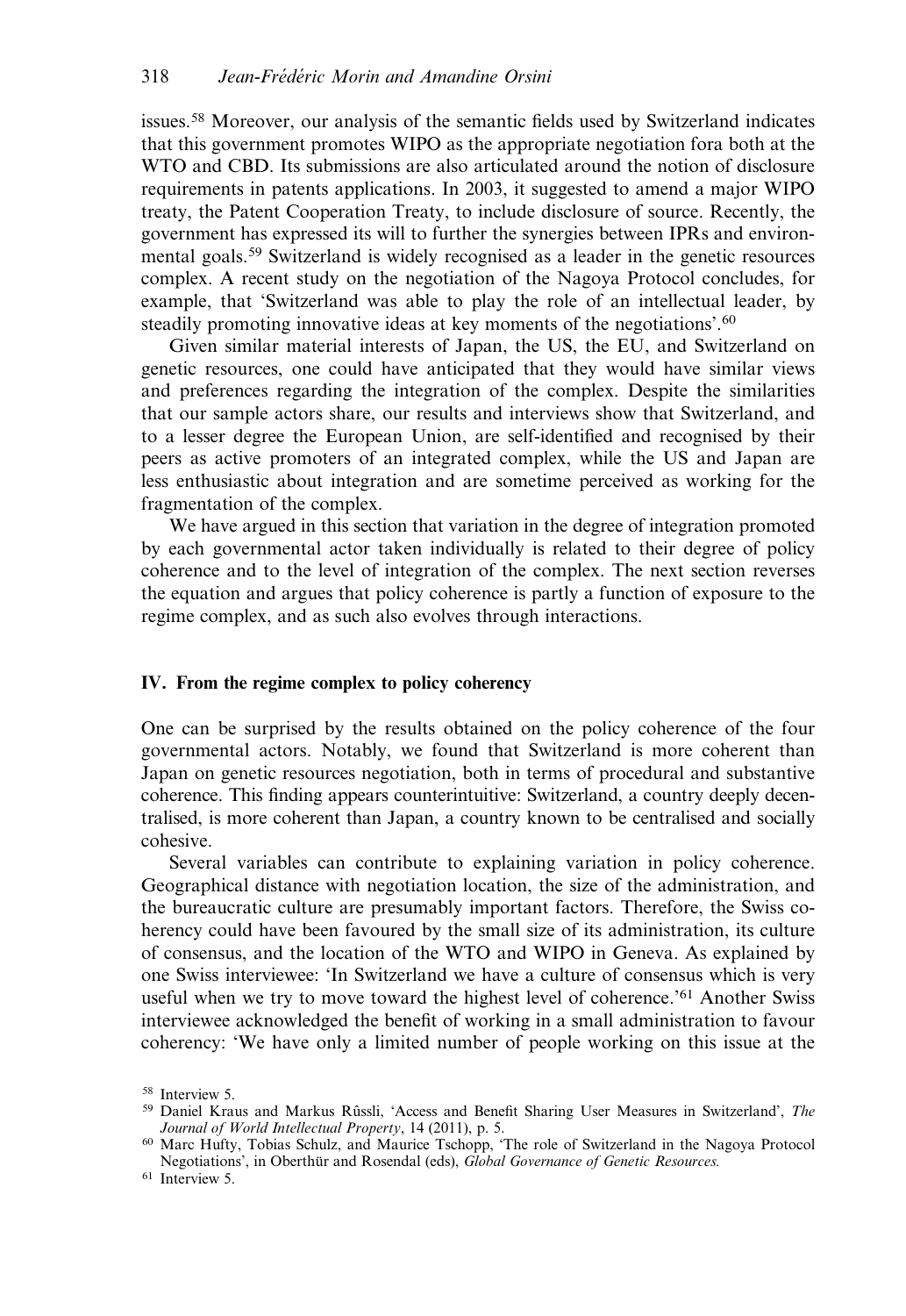governmental level and we have ... always tried to work together.'<sup>62</sup> That said, the larger European administration has not impeded European coherence and the Japanese culture of consensus did not prove sufficient to ensure a coherency on genetic resources.

As described in the theoretical model, we argue that one factor that contributes to favouring greater coherence is the willingness to avoid the reputational costs associated with incoherence. All the interviewees who came from a country scoring high on coherence felt that they could not revert to incoherent behaviour without suffering severe credibility losses. As one explained: 'I think it is nowadays not too difficult for other parties to point out the incoherence and inconsistency of a country and then it loses credibility.'<sup>63</sup> While incoherence could affect credibility, coherence enhances predictability and reliability.<sup>64</sup> According to interviewees, the Swiss coherence has been a major asset contributing toward Switzerland becoming an important international player.<sup>65</sup>

The reputational costs of incoherence, however, vary from one country to another according to their domestic audiences. As underlined by one negotiator, non-state actors play a key role in shaping the negotiation environment and, therefore, governmental reputation.<sup>66</sup> Reputational costs will likely be higher for countries with domestic audiences comprising several non-state actors monitoring all regimes related to genetic resources. Conversely, the government will have less incentive to craft a coherent policy for the entire complex when the domestic audience is fragmented along regime lines. In those cases, incoherence might remain unnoticed.

In order to analyse the level of awareness that domestic audiences have on the genetic resources regime complex, we use the lists of participants at the CBD, FAO, and WIPO negotiations, just as we did with national delegates. We elaborate two indicators describing the domestic audiences: the origin of the observers present during the negotiations (Table 4) and their follow-up at parallel fora, which we call multi-fora non-state actors (Table 5).

Table 4 shows that, on average, very few observers of the genetic resources complex come from Japan (1.2 per cent), few come from the US (9.8 per cent), while a quite important fraction of them are either Swiss (20.8 per cent) or European (23.3 per cent), presumably favoured by the proximity of negotiating venues.<sup>67</sup> We can infer from Table 4 that European and Swiss delegates will be put under more pressure by their constituents than Japanese and American delegates. It is particularly interesting to note that Japanese stakeholders became involved at a rather late stage, just as the CBD COP 10 was announced to take place in Nagoya.<sup>68</sup> One could anticipate that, as the Japanese audience became more involved in these regimes, the Japanese government had an increased incentive for procedural and substantive coherence.

<sup>68</sup> Interview 6.

<sup>62</sup> Interview 4.

<sup>63</sup> Interview 3.

<sup>64</sup> Interviews 4, 5, 6, and 7.

<sup>65</sup> Interviews 4 and 5.

<sup>66</sup> Interview 6.

 $67$  The category 'observers' is mentioned as such on the lists. It excludes international organisations and includes NGOs, business, scientific organisations, and individual experts. Location was decided upon the address provided by the corresponding observers. The category 'other' encompasses observers from countries not included in our study as well as observers labeled 'international' when several locations appeared on their record. Figures for Switzerland are partly explained by the fact that WIPO has its head office in Geneva.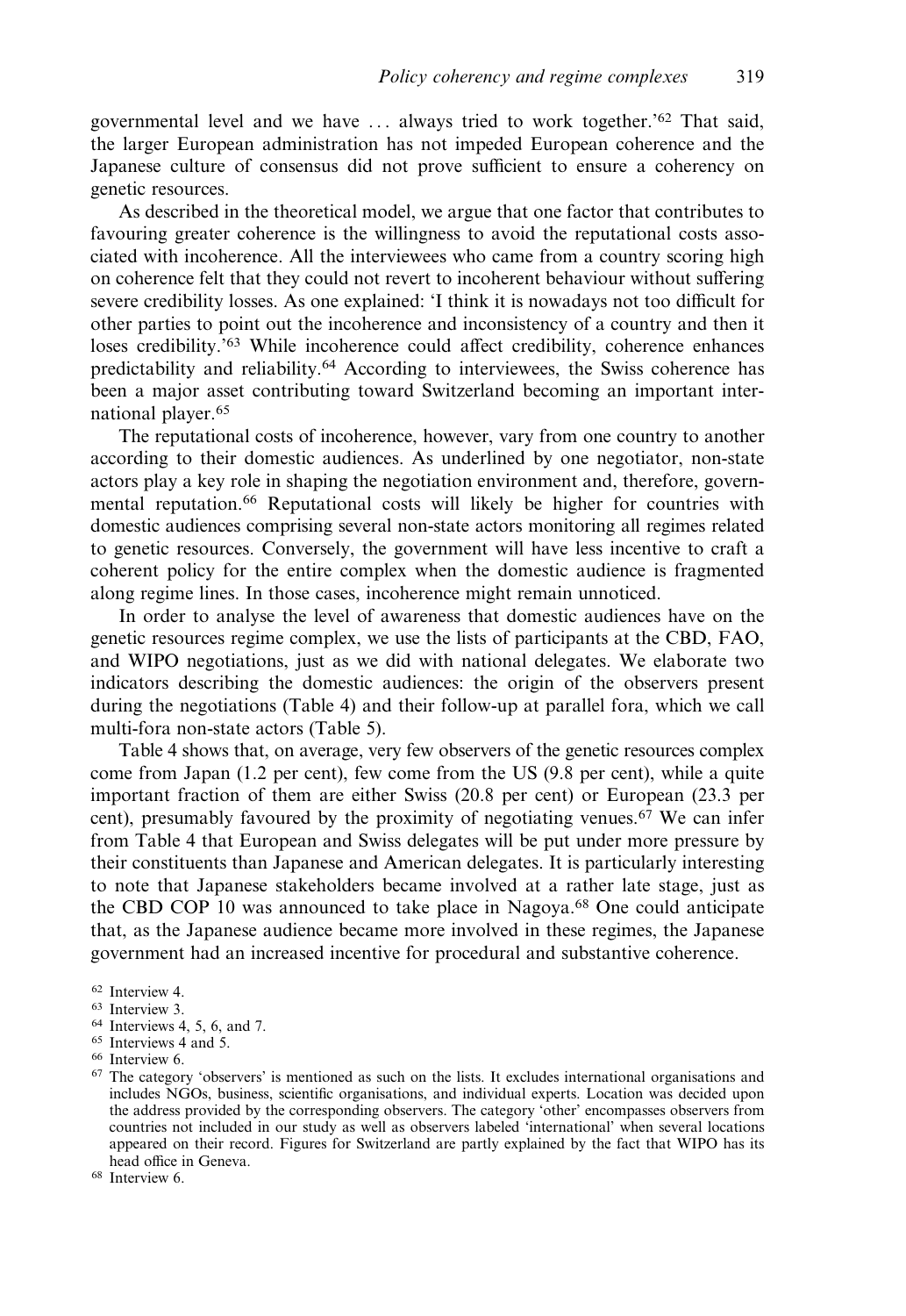|                 | $2001 - 2002$ | 2003-2004 |         | 2005-2006 2007-2008 2009-2010 |          | Average |
|-----------------|---------------|-----------|---------|-------------------------------|----------|---------|
| Absolute number | 222           | 187       | 263     | 257                           | 320      | 249.8   |
| European        | $27.5\%$      | $19.3\%$  | 22.8%   | $22.2\%$                      | 24.7%    | 23.3%   |
| <b>Swiss</b>    | 22.5%         | 22.5%     | 19%     | 233%                          | $16.9\%$ | 20.8%   |
| American        | $10.4\%$      | $7.5\%$   | 11.4%   | $10.5\%$                      | $9.4\%$  | $9.8\%$ |
| Japanese        | $1.4\%$       | $0\%$     | $1.1\%$ | $0\%$                         | $3.4\%$  | $1.2\%$ |
| Other           | $38.2\%$      | $50.7\%$  | 45.7%   | 44%                           | 45.6%    | 44.9%   |

Table 4. Percentage of observers from selected countries and absolute number, all fora included, two-year intervals and average value

Table 5 informs on the regularity of observers' attendance and their follow-up at several fora. It shows that an increasing number of multi-fora non-state actors are following the complex.<sup>69</sup> Follow-up of Swiss observers is especially regular and comprehensive.<sup>70</sup> More than seven observers followed the negotiations taking place in several regimes of the complex simultaneously over the whole period studied. Moreover, their average follow-up of the negotiation is more than seven years (87 months). Japanese observers, however, are totally absent from Table 5 and American observers seem less consistent than those in Europe or Switzerland.

With time, the audience size increases (see Table 4), the audience's expertise widens to the entire complex (see Table 5), and the audience's geographical origin diversifies. The EU and Switzerland, which already score high on procedural and substantive coherence, are also presumably more exposed to public pressures. This reputation burden acts as a guardrail for actions aimed at further integrating the complex.

But the story does not end up here as states and regime complexes also interact through a perception game. The tendency of states to increase coherence as they perceive their environment as more integrated has already been noted. Ahmed Abdel Latif, for example, a former Egyptian negotiator on GR, gave evidence of developing countries deliberately sending the same delegates to WIPO and WTO as their

|              | $2001 -$<br>2002 | $2003-$<br>2004 | $2005 -$<br>2006 | $2007 -$<br>2008 | $2009-$<br>2010 | Total<br>$(2001 -$<br>2010) | Average<br>number<br>of months $71$ |
|--------------|------------------|-----------------|------------------|------------------|-----------------|-----------------------------|-------------------------------------|
| European     |                  |                 |                  |                  |                 |                             | 66                                  |
| <b>Swiss</b> | 8                |                 |                  |                  |                 | 8                           | 87                                  |
| American     |                  |                 |                  | 4                |                 |                             | 53                                  |
| Japanese     | 0                |                 |                  | 0                |                 | 0                           | O                                   |

Table 5. Number of multi-fora non-state actors and duration of their attendance to the complex

 $69$  For the last interval, 2009–10, the figure decreases in two cases (the EU and US) but this is due to the fact that our sample ends in 2010.

<sup>&</sup>lt;sup>70</sup> In their study of the CBD negotiations, Hufty et al. confirm that 'dense horizontal and vertical collaboration mechanisms between various administrative bodies and interest groups form Swiss environmental foreign policy and characterize the representation of Switzerland in international forums', Hufty, Schulz, and Tschopp, 'the role of Switzerland'.

 $71$  The follow-up period of the negotiations is the number of months between the first and last meeting attended by each multi-fora non-state actor.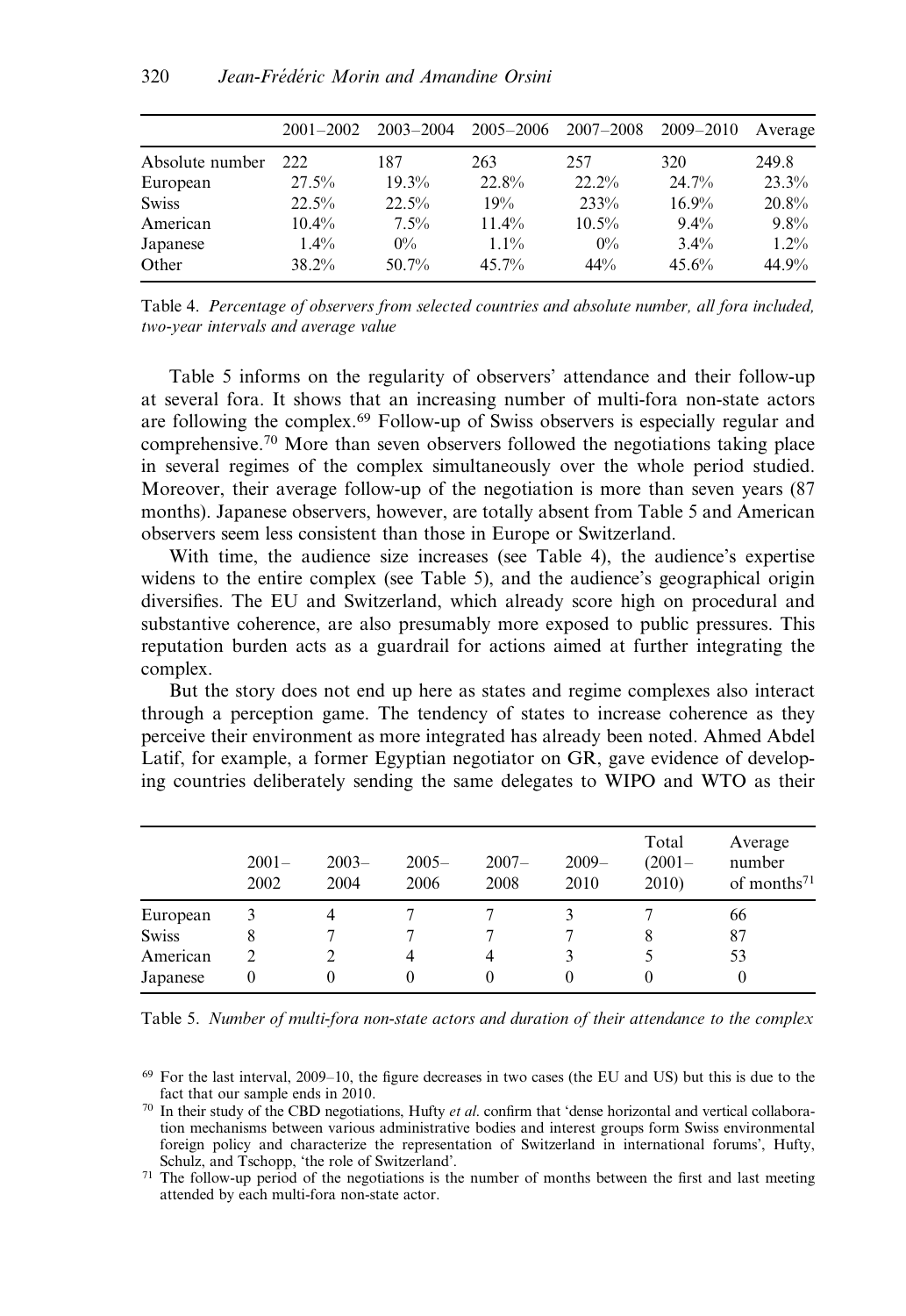perception of the complex matured.<sup>72</sup> As long as the complex is not perceived as such, it is hard for observers and delegates to foster attention on the issue of coherence. However, as the complex gets denser and becomes visible, it places reputation at the core of the political game.

Even the laggards have been forced to improve their coherence due to external pressures. When the US administration faces partners who are engaged in the integration of the complex, it can no longer ignore its increasing density. Bilateral free trade agreements with biodiversity-rich Peru and Colombia have included 'understandings' reaffirming CBD's principles of prior informed consent before accessing genetic resources and of equitable sharing of the benefit arising from their use.<sup>73</sup>

Japan was also put under pressure as the negotiations of the CBD Protocol on access to genetic resources were taking place in Nagoya. The adoption of the protocol on genetic resources was largely fostered by the Japanese presidency. One interviewee noticed that the Japanese position became more flexible, going from a strict refusal of payments to provider of genetic resources, to an acceptance of conditional payment 'if it is written adequately'.<sup>74</sup>

All these elements explain why the complex is increasingly integrated. Controversies are likely to persist inside the complex, but they tend to be resolved as the audiences of the various elemental regimes become more homogenous and the reputation costs associated with incoherence increase. In turn, more coherence governmental actors will likely favour a more integrated complex.

### Conclusion

This article argues that the density of regime complexes and the coherence of governmental policies are interlinking and co-evolving phenomena. Agents negotiate the evolution of regimes and complexes structure the evolution of policymaking. Analytically, we have built a typology of governmental coherency, closely linked to different levels of integration of regimes complexes. We have also mixed qualitative and quantitative analysis of various data sources to illustrate the morphogenetic co-evolution linking policymaking of four governmental actors with similar material interests and the genetic resources regime complex.

An important finding of this study is that policy preferences and administrative coordination at the agency level are as diverse as the interactions of regimes at the structural level. That being said, some regimes are institutionally connected before others, and some states increase their policy coherence before others. Evolutions are jerky and uneven. Regimes with normative affinities are linked before regimes competing for centrality, despite similar membership. States with more opportunities to perceive the complex in creation become coherent earlier than those that are isolated, despite similar material interests.

It is important to bear in mind, however, that the example of genetic resources was provided as an illustration, not as a definitive demonstration. The objective of this article was to provide conceptual and methodological tools for further

<sup>72</sup> Latif, Developing Country Coordination, p. 27.

<sup>73</sup> Vivas-Engui and Olivia, Biodiversity and Intellectual Property.

<sup>74</sup> Interview 6.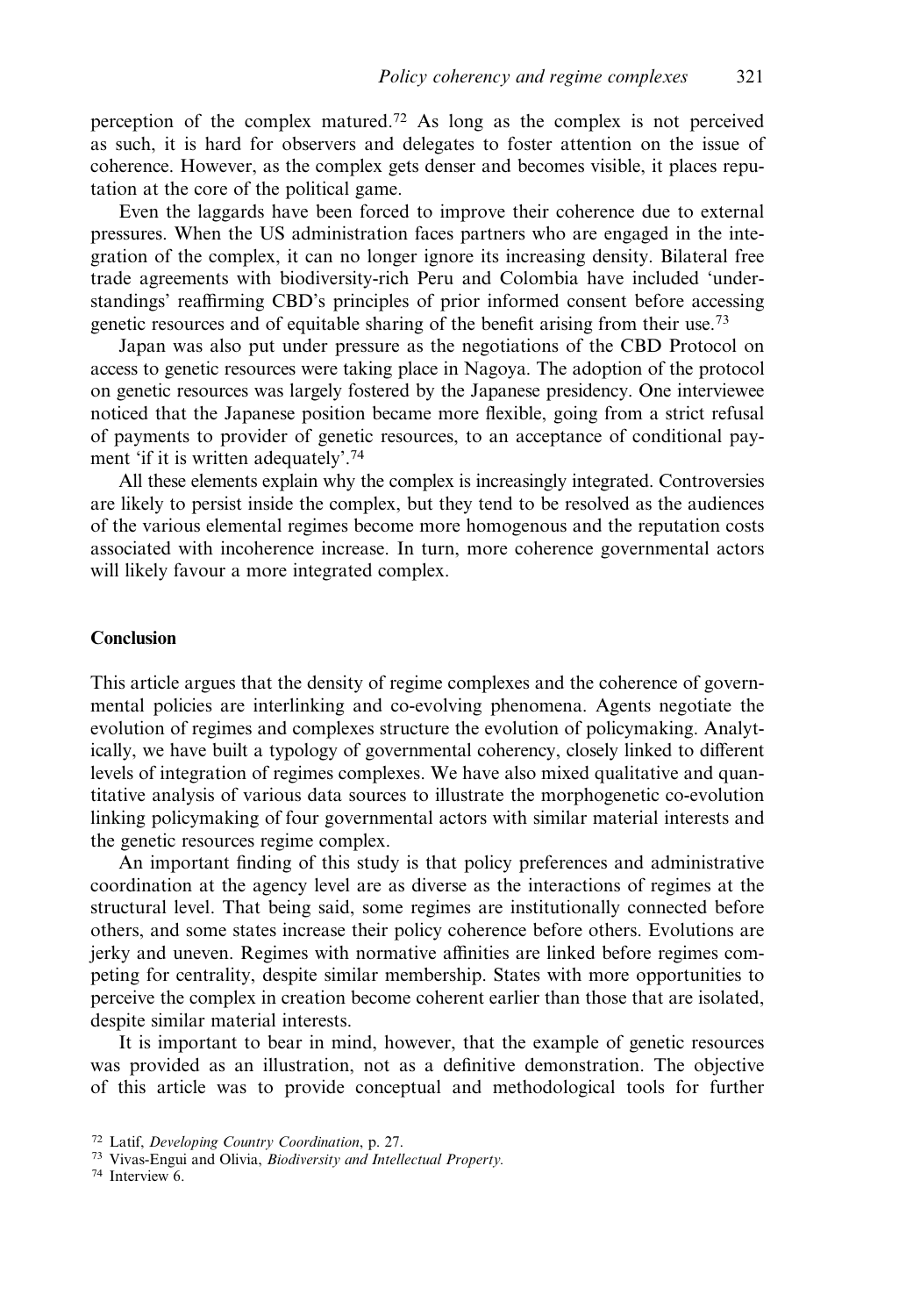hypothesis-testing research. As the number of different case studies increases, the emerging literature on regime complexes will likely and hopefully turn to comparative approaches. In order to foster this scientific endeavour, the article introduced a typology that could become a useful heuristic device, conceptualised processes linking agents and structures that can be translated into specific hypotheses, and developed quantitative methods that might allow for comparison across cases.

If the theoretical model presented here is confirmed by further studies, it would allow for one prediction: if most participants move toward greater coherence, audiences become more cohesive, expectations converge, the complex gets denser, and the pressure increases on erratic and strategic states. In the genetic resources complex, Japan and the US might soon not be able to afford being erratic or strategic for long without suffering reputation costs.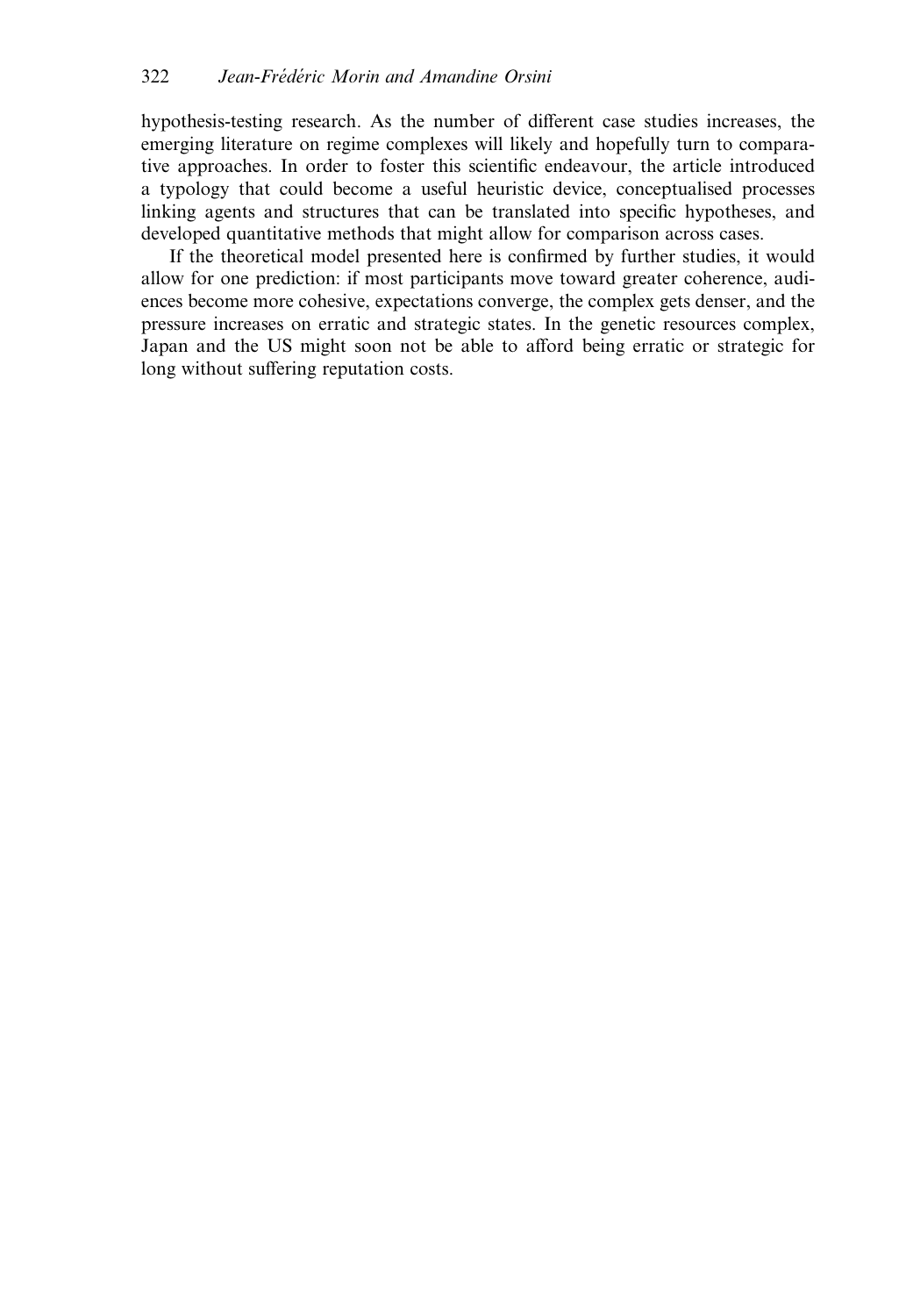# Appendix

|                                                           |            | <b>US</b>   |            |            | Europe      |            |            | Switzerland |            |            | Japan       |            |
|-----------------------------------------------------------|------------|-------------|------------|------------|-------------|------------|------------|-------------|------------|------------|-------------|------------|
| Semantic field                                            | <b>WTO</b> | <b>WIPO</b> | <b>CBD</b> | <b>WTO</b> | <b>WIPO</b> | <b>CBD</b> | <b>WTO</b> | <b>WIPO</b> | <b>CBD</b> | <b>WTO</b> | <b>WIPO</b> | <b>CBD</b> |
| WTO (Doha, TRIPS Council, article 27(3), etc.)            | 0.9        | $-6,1$      | $-1,1$     | 21,0       | $-2,6$      | 0,4        | 5,5        | $-4,4$      | $-4,6$     | 4,4        | $-7,3$      | $-3,6$     |
| <b>CBD</b> (8(j), Cartagena, Bonn Guidelines, etc.)       | $-7,4$     | $-5.7$      | 4,3        | 5,8        | $-3,2$      | 1,2        | $-0.1$     | 3,5         | 13,0       | $-2,5$     | $-4,6$      | 6,7        |
| WIPO (UPOV, WIPO, IGC, Berne Convention, etc.)            | $-8,5$     | 17          | 0,1        | $-1.9$     | 4,1         | $-12,0$    | 11,0       | 7.7         | 4,7        | $-1,0$     | $-4,1$      | $-4,1$     |
| <b>IP</b> (GI, licensing, patentability, etc.)            | 10,0       | $-3,4$      | $-3,6$     | 4,3        | 5.7         | $-6,4$     | 6,4        | 2,4         | $-3.9$     | 6,6        | $-1,6$      | 6,3        |
| Science (biotech, invention, research, etc.)              | 7.4        | 5,6         | 3,2        | 1.5        | $-2,7$      | $-1.2$     | $-5,3$     | $-3.4$      | $-2,9$     | 10         | $-2,8$      | 2.5        |
| <b>Environment</b> (biology, ecologic, flora, park, etc.) | $-2.5$     | 2.6         | $-0.2$     | $-2,7$     | $-5.4$      | 16         | $-7.4$     | $-6.2$      | $-3,5$     | 2.5        | $-10.0$     | 0,2        |
| Development (growth, third-world, etc.)                   | $-2,5$     | $-2.4$      | 0.8        | 1.4        | $-1.3$      | 7.3        | $-4.3$     | $-2.7$      | $-0.2$     | 3,2        | $-3.8$      | 0.1        |
| Trade (market, profit, exports, business, etc.)           | 2,5        | $-0.8$      | 0,1        | $-1,1$     | $-0.4$      | 3,8        | $-4,6$     | $-2,2$      | $-0,9$     | $-1,1$     | $-4,5$      | 7,6        |
| local (customs, tribal, native, etc.)                     | $-13.0$    | 16          | $-5,5$     | $-4.7$     | 11.0        | $-7,4$     | $-1.4$     | 4,1         | $-2,6$     | $-6.0$     | 15,0        | $-5.9$     |
| <b>Countries</b> (nation, party, member, signatory, etc.) | 5.4        | 1,2         | $-0.5$     | $-0.8$     | 1.3         | $-6.3$     | 0,9        | $-3.0$      | $-1.6$     | $-1.1$     | 3,6         | 1.5        |
| Assistance (aid, help, support, transfer, etc.)           | $-0.9$     | 0.3         | 4,8        | 0.7        | $-3,1$      | 4.5        | $-2,4$     | $-2,0$      | $-0.5$     | $-2,0$     | $-5.3$      | 1,5        |
| Benefit sharing (ABS, access, sharing, etc.)              | 1,2        | $-2,2$      | 3,5        | $-1,7$     | $-5,8$      | 4,8        | $-1,7$     | $-0.1$      | 8,7        | $-4,2$     | $-8,4$      | 4,0        |
| <b>Disclosure</b> (divulge, Transparency, etc.)           | 10,0       | $-5,0$      | $-2,5$     | 0.9        | 1.7         | $-8,5$     | 6.5        | 10.0        | $-2,2$     | $-0.2$     | $-3.5$      | $-3,1$     |
| Informed consent (PIC, permission, etc.)                  | 0.9        | $-4.0$      | 1,8        | $-2,9$     | $-2,9$      | 1,9        | 3,6        | $-1,9$      | $-0.4$     | $-2,5$     | $-2,3$      | $-1,4$     |
| Contract (MTA, contract, agreement, etc.)                 | 4,3        | 2.3         | 6,8        | $-1.9$     | $-3,6$      | 3.7        | 0.0        | $-2,8$      | $-3,6$     | $-1,4$     | $-5,0$      | $-1,7$     |
| Certainty (inevitable, necessary, must, etc.)             | $-1,9$     | $-2,4$      | $-4,1$     | 0.3        | 2,6         | $-3.0$     | 0,4        | $-0.8$      | 2,1        | 3.7        | $-0,5$      | $-2,1$     |
| Possibility (likely, might, perhaps, ambiguity, etc.)     | 2.9        | $-0.5$      | $-0.8$     | $-0.9$     | 0.5         | 0,2        | 0.8        | 4,8         | $-1,7$     | $-1,1$     | $-2,0$      | $-4,5$     |
| Law (decree, illegal, judge, penal, etc.)                 | $-3.4$     | $-2,6$      | 3,1        | 3,4        | $-5.2$      | 1,9        | 0,7        | $-2,3$      | 2,2        | 0.9        | $-3,5$      | 0.1        |
| <b>Negation</b> (cannot, no, never, none, nothing, etc.)  | 4,5        | $-1,4$      | $-1,5$     | 2,8        | $-1,1$      | $-1,6$     | $-3,4$     | $-2,7$      | $-3.9$     | 0,1        | 7,9         | $-2,0$     |
| Moral justice (fair, wrong, legitimate, etc.)             | $-0.4$     | $-0.4$      | $-0.9$     | 0.5        | $-0.9$      | $-3,6$     | 9,2        | $-1,7$      | 0.0        | 1,1        | 1,2         | 2,5        |
| <b>Dramatic</b> (Suffer, urgent, victim, vital, etc.)     | $-0.7$     | $-0.4$      | $-1,9$     | 1.1        | $-1,7$      | 4,1        | $-3,1$     | $-0.7$      | $-0.3$     | 0.8        | $-2,1$      | 1,4        |
| Battle (combat, conflict, dispute, struggling, etc.)      | 4,2        | $-0,1$      | $-1,7$     | $-1,0$     | 1,3         | $-1.9$     | $-0.5$     | $-1.3$      | $-2,1$     | $-0.4$     | 1,9         | $-0.4$     |
| Collaboration (agree, consensus, etc.)                    | $-0.6$     | $-1,2$      | 5,1        | 0.0        | $-0.9$      | 1,0        | $-1,6$     | $-2,2$      | $-0.4$     | $-2,1$     | $-1,7$      | 3.5        |
| Agriculture (crop, farm, food, seed, etc.)                | $-7,2$     | $-6,4$      | 0,2        | 8.0        | $-4,4$      | 14,0       | $-1,4$     | $-4,2$      | $-1,7$     | 0,0        | $-8,2$      | $-2.9$     |
| Arts (artist, author, creative, etc.)                     | $-0.9$     | 12,0        | 3,1        | $-2.4$     | 6.8         | $-5.5$     | $-2,7$     | 2,2         | $-2,4$     | $-1,9$     | 3,8         | $-1,7$     |
| Pharmaceuticals (drugs, health, virus, etc.)              | 2,8        | $-3,3$      | 3.7        | $-3,0$     | $-3.0$      | 8,3        | $-3,2$     | $-3,6$      | $-2,5$     | 1,9        | $-5,0$      | 0.6        |

Appendix 1. Proportional frequency of given semantic fields based on a Z value (A Z value of greater than 2.0 or less than  $-2.0$  is considered significant,